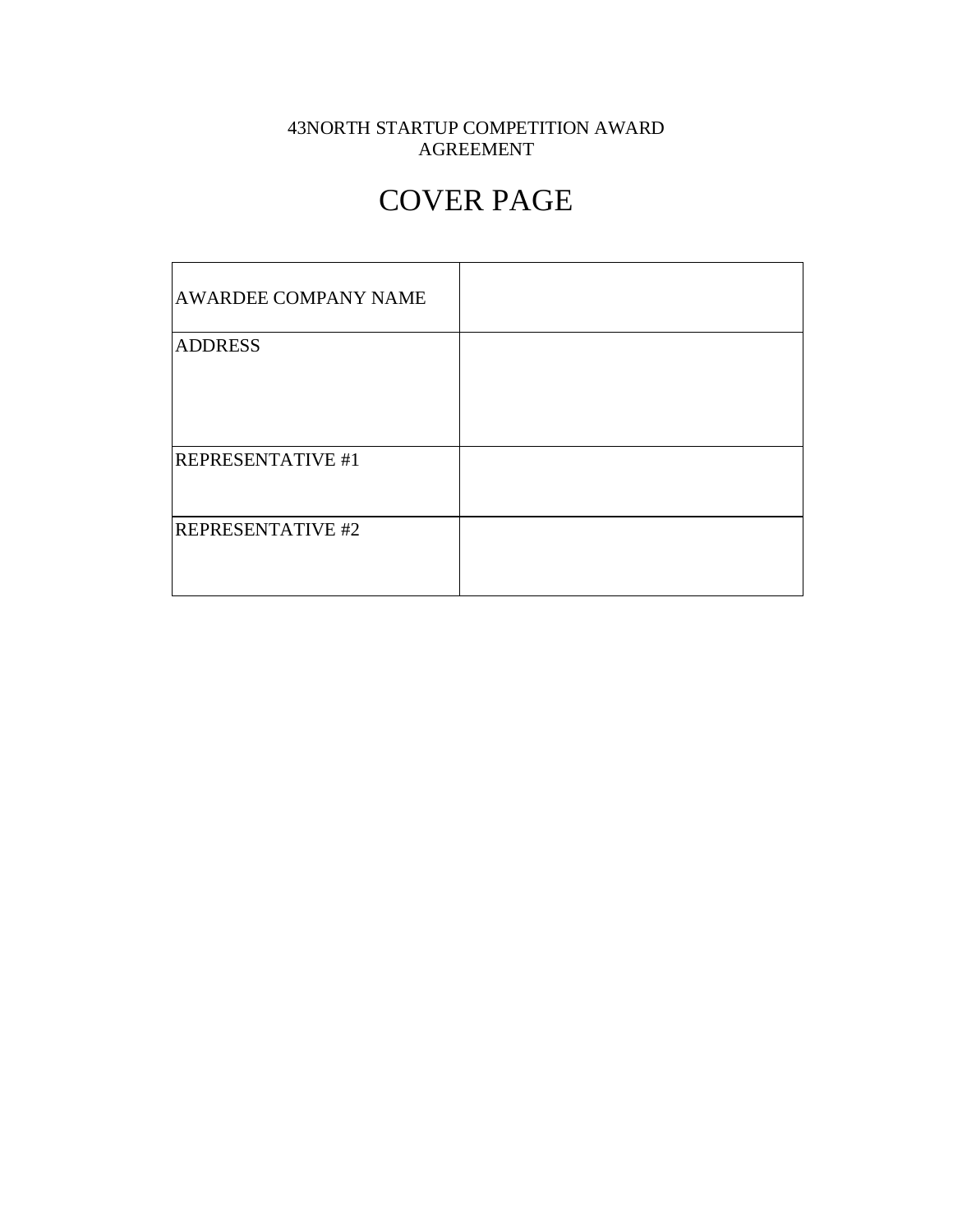### **43NORTH STARTUP COMPETITION AWARD AGREEMENT**

THIS AWARD AGREEMENT (this "Agreement"), effective as of (DATE: \_\_\_\_\_\_\_\_\_\_\_\_\_\_\_\_), is by and between 43North LLC, a New York limited liability company ("43North") with principal offices located at 1West Seneca Street,  $24<sup>th</sup>$  Floor, Buffalo New York 14203, and the undersigned ("Awardee"), as identified on the cover page of this Agreement.

WHEREAS, 43North is administering a Startup Competition (the "Competition); and

WHEREAS, the undersigned submitted an application (the "Application") to 43North to participate in the Competition; and

WHEREAS, Awardee has previously agreed to the Terms and Conditions of the Competition (the "Terms and Conditions"), a copy of which are attached hereto as **Exhibit A**  and are hereby incorporated by reference; and

WHEREAS, Awardee has submitted a preliminary outline of target milestones, as set forth on **Exhibit B** attached hereto (Exhibit B, the Application, and all documents submitted by Awardee to 43North are collectively referred to herein as the "Business Plan" and are hereby incorporated by reference); and

WHEREAS, 43North has selected Awardee as a finalist in the Competition.

NOW, THEREFORE, in consideration of the mutual promises and considerations provided for herein, the sufficiency and receipt of which is expressly acknowledged, the parties agree as follows:

1. Participation by Awardee. Awardee agrees to participate in the final round of the Competition in accordance with the Terms and Conditions. Awardee, on behalf of itself and its principals and/or key employees, hereby affirms and ratifies all of the representations and warranties made in connection with the Business Plan as well as the representations and warranties contained in the Terms and Conditions. Awardee further represents and warrants that the information in its Business Plan, including but not limited to the description of Awardee's business, operations, intellectual property and projections, are materially truthful, accurate and correct and that there is no material omission from such description that would render any material aspect of the Business Plan misleading.

2. Presence at Award Ceremony. Awardee agrees to be present in Buffalo from October 17, 2022 to October 21, 2022, and to participate in the final round of the Competition, which may include a live video broadcast of such final round, to be held on October 20, 2022 (and present for the rehearsal(s) on October 18, 2022 and October 19, 2022 (or, if the event must be rescheduled, such other date chosen by 43North), or as otherwise explicitly agreed to in writing with 43North. 43North will pay the reasonable travel and accommodation costs of the representatives of Awardee identified on the cover page of this Agreement (the "Named Representatives") in connection with such final round. Should an Awardee be eliminated from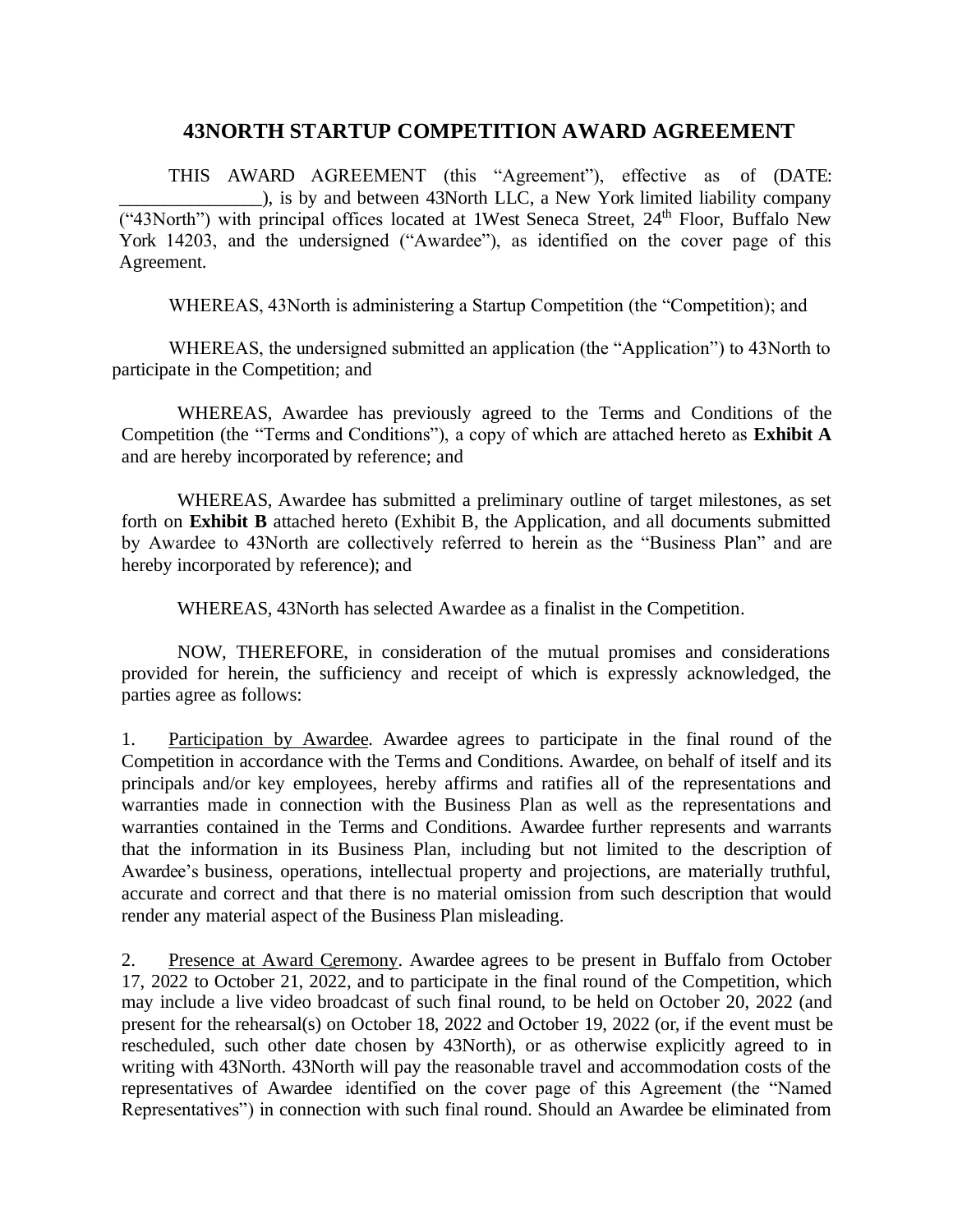consideration during the first stage of the final round, the Named Representatives may elect to depart from Buffalo earlier than previously scheduled, paying the difference in travel and accommodation costs resulting from the change. Awardee will be solely responsible for securing any passport, visa or other immigration matters as may be required for the Named Representatives to be present in Buffalo on these dates and to participate in the final round. IF AWARDEE FAILS TO PARTICIPATE IN THE FINAL ROUND OR IS DEEMED UNFIT OR UNABLE TO PARTICPATE IN THE FINAL ROUND BY 43NORTH, 43NORTH MAY, IN ITS SOLE DISCRETION, IMMEDIATELY TERMINATE AWARDEE'S FURTHER PARTICIPATION IN THE COMPETITION AND SHALL HAVE NO FURTHER OBLIGATION TO AWARDEE. Awardee and the Named Representatives shall execute the Release attached hereto as **Exhibit C** in connection with the final round's media presentation.

3. Conditions of the Award. If Awardee is selected as a winner of a monetary award by 43North in the final round of the Competition, Awardee agrees to accept such monetary award (an "Award") of \$1,000,000. The decision to make an Award, the amount of the Award, and the number of Awards given shall be made by 43North in its sole and absolute discretion. If Awardee is chosen to receive an Award, Awardee shall proceed to work towards with full commitment accomplishing the target milestones according to the timetable contained in Exhibit B, as amended pursuant to paragraph 6, below.

4. Relocation. As a condition of any distribution of an Award, Awardee shall materially locate its operations in New York State by locating its Key Officers and a majority of its staff within thirty miles of the New York State Power Authority's ("NYPA") Robert M. Moses Power Project, as specified in the Terms and Conditions, or as otherwise explicitly agreed to in writing with 43North. "Key Officers" shall mean those individuals determined by 43North in its sole and absolute discretion, and generally include CEO, COO, CFO and/or Awardee's founders. Awardee shall headquarter its business at the 43North accelerator location and operate in accordance with the Target Milestones (as hereinafter defined) at such location for a period of twelve (12) consecutive months. Operation in the 43North accelerator shall be evidenced by regular and routine use of accelerator space dedicated to Awardee. Absence of all of the Awardee's "Key Officers" from the 43North accelerator for any period of time longer than two consecutive calendar weeks shall be considered breach of the relocation requirement unless explicitly agreed to in writing by 43North.

5. Engagement. As a condition of any distribution of an Award, Awardee shall satisfy the incubation engagement requirements, as determined in the sole and absolute discretion of 43North. Engagement includes satisfaction of the reporting requirements pursuant to paragraph 9, program attendance requirements, without limitation: (a) the 2023 competition launch; (b) the 2022 43North Finals Events; (c) incubation workshops; (d) incubation roundtables; (e) monthly meetings with 43North leadership; and (f) up to four speaking engagements per company representative. Awardee agrees that any material deviation from the engagement requirements may be considered a breach of this Agreement, in the sole and absolute discretion of 43North.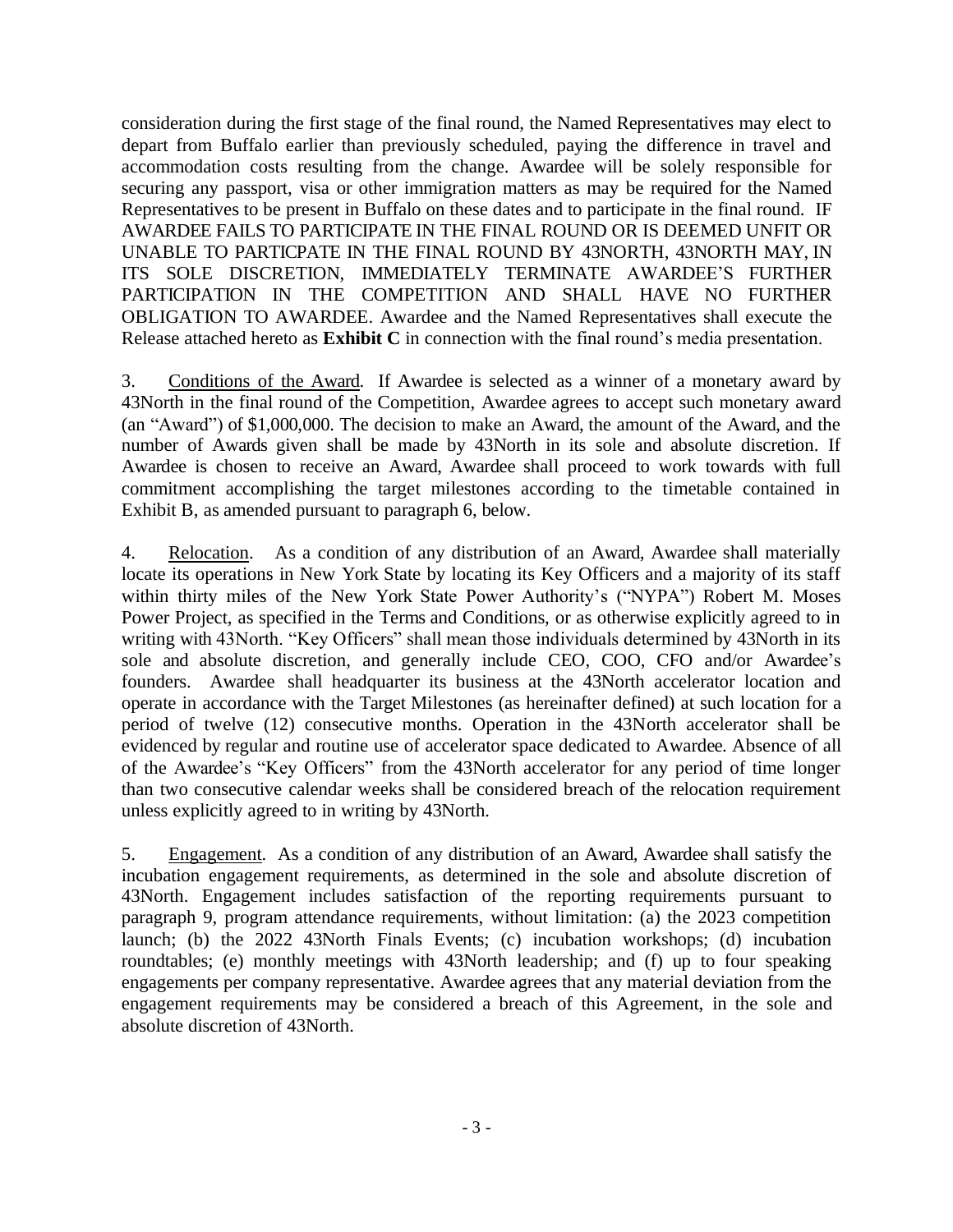6. Payment of Award. If Awardee is selected as a winner of a monetary award in the final round of the Competition, 43North shall pay the Award to Awardee according to a schedule of payments. The disbursement schedule shall be quarterly and require that 10% of the Award be withheld and disbursed at the conclusion of Awardee's 12-month relocation requirement. All payments are conditioned upon Awardee satisfying relocation and engagement requirements. Payment shall be by check to and deposited by Awardee with a bank located in Buffalo, New York, unless otherwise agreed to by Awardee and 43North.

7. Grant of Warrant to Acquire 5% of Equity of Awardee. If Awardee is selected as a winner of an Award, Awardee shall, in consideration of 43North's selection of the Awardee, issue to 43North a warrant to purchase five percent (5%) of the outstanding equity of the entity carrying on Awardee's business as contemplated in the Competition submission and presentations. Such warrant shall be in substantially the form attached hereto as **Exhibit D** (the "Warrant"). The obligation to issue a Warrant pursuant to this paragraph shall be null and void if Awardee is initially selected to be an alternate as provided for in paragraph 13 below and is not selected to receive a monetary award by December 31, 2022 as provided for in paragraph 13. Prior to the first payment of the Award by 43North to Awardee, 43North and Awardee shall execute and deliver the Warrant and such additional documents as 43North shall reasonably require to formally effect any additional covenant contained in this Agreement. However, the right to acquire 5% of the equity of Awardee (as described herein) is deemed to be issued as of the full execution of this Agreement by Awardee and 43North and upon Awardee being named a winner, with or without the formal issuance of the Warrant following execution of this Agreement. Issuance of the 5% equity interest is a material component of this Agreement. The form of the warrant to be executed and delivered to 43North (attached to this Agreement as **Exhibit D**) and is incorporated herein by this reference.

If, as of the date of this Agreement, Awardee, itself, is not a business entity, Awardee agrees that as a condition of participating in the final round of the Competition, Awardee shall form an entity and transfer into that entity all of the rights (including but not limited to intellectual property rights) and assets necessary to carry out the business plan.

8. Adjustment of 5% of Equity of Awardee. Any adjustment to the 5% equity interest shall be governed by the terms of the Warrant.

9. Reporting. During the 12-month Relocation period following the initial payment of the Award, the Awardee shall provide to 43North: (a) Target Milestones of Awardee for the 12 month relocation and incubation period; (b) written monthly reports regarding Awardee's progress towards Target Milestones; (c) monthly bank statements related to Awardee; (d) quarterly profit and loss statements in April, July, October and December or each year; (e) responses to survey or other request for information within 10 days of reception; (e) written quarterly and annual reports outlining the status of Awardee's business and progress towards Target Milestones, including but not limited to: (i) the location(s) of Awardee's operations; (ii) products or technology being developed by Awardee; (iii) Awardee's customer information; (iv) Awardee's financial statements; (v) Awardee's bank statements; (vi) the number of jobs created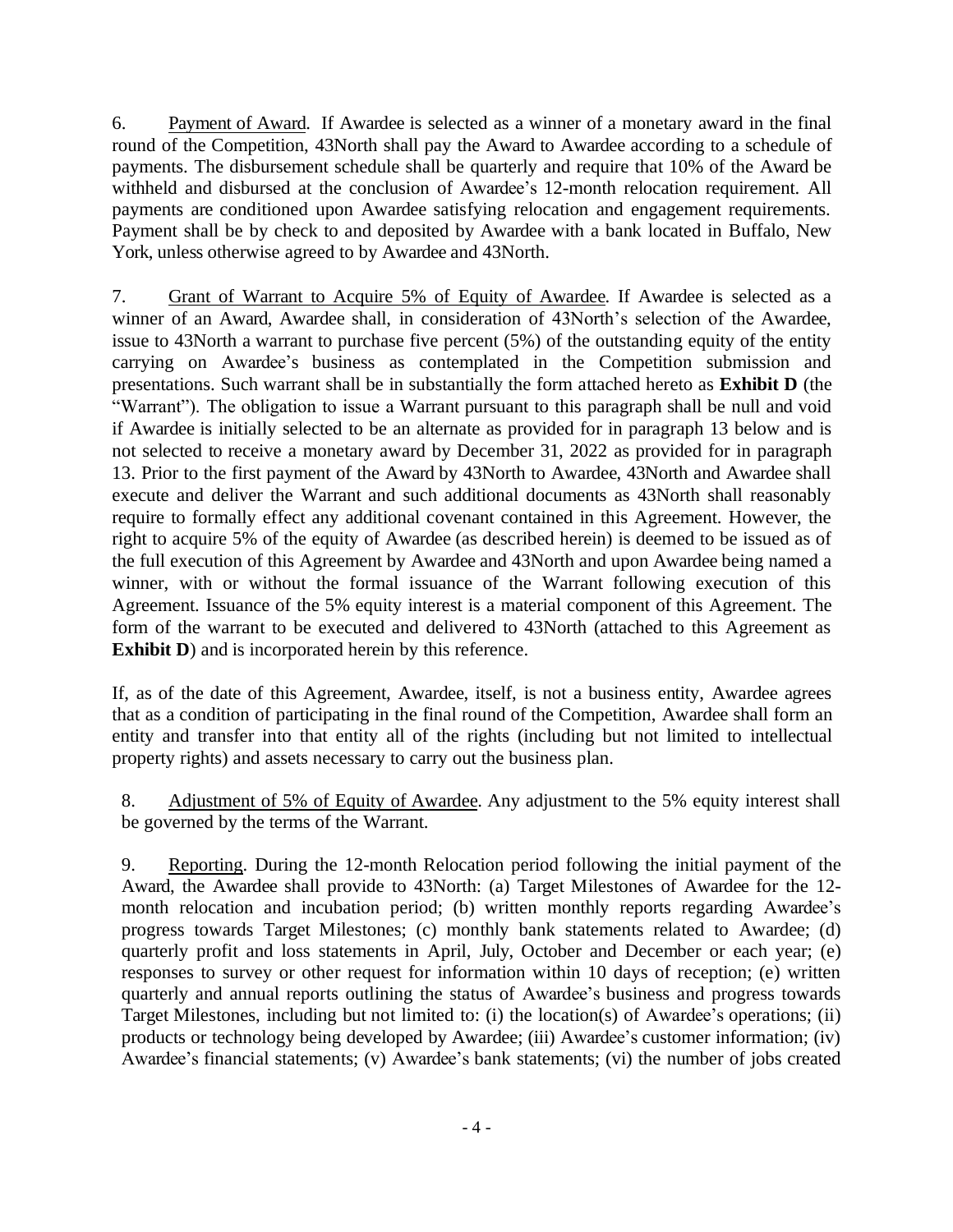by Awardee; (vii) subsequent qualified fundraising rounds; (viii) a statement of Awardee's equity ownership; (ix) any material change in the Awardee's management, board of directors, development of its proprietary technology, business prospects, intellectual property rights or other material matter, and (x) any other information that 43North may request in its sole and absolute discretion. Modifications to the Target Milestones shall be subject to the reasonable review and revision with written approval of 43North in collaboration with Awardee. Awardee agrees that any material deviation from the Target Milestones, may be considered a breach of this Agreement, in the sole and absolute discretion of 43North.

- 1. During the four (4) year period following the 12-month relocation and incubation period, Awardee shall provide quarterly reports outlining the status of Awardee's business and progress towards Target Milestones, including but not limited to: (i) the location(s) of Awardee's operations; (ii) products or technology being developed by Awardee; (iii) Awardee's customer information; (iv) Awardee's financial statements; (v) Awardee's bank statements; (vi) the number of jobs created by Awardee; (vii) subsequent qualified fundraising rounds; (viii) a statement of Awardee's equity ownership; (ix) any material change in the Awardee's management, board of directors, development of its proprietary technology, business prospects, intellectual property rights or other material matter, and (x) any other such information that 43North may request in its sole and absolute discretion. In the event that 43North elects to provide additional follow-on funding to Awardee in excess of the Award (a "Follow-On Investment"), the reporting requirements of this paragraph 9 shall continue for an additional five (5) years from the date of such Follow-On Investment and the relocation requirements in this Agreement shall be extended as agreed upon by the parties.
- 2. These reports may be shared by 43North with NYPA and/or ESD, and the information contained therein may be included in materials provided by 43North to the press and other media for public consumption. 43North recognizes and acknowledges that such reports may include confidential information of Awardee ("Confidential Information"). 43North agrees that it will not disclose such Confidential Information to the public, provided that Awardee clearly marks such Confidential Information as "Confidential" in these reports. Notwithstanding the foregoing, 43North may disclose Confidential Information that is otherwise in the public domain and where disclosure is otherwise required by law.
- 3. During the following six-year period, Awardee shall provide (i) quarterly and annual financial statements; (ii) a statement of Awardee's equity ownership; (iii) any material change in the Awardee's management, board of directors or business prospects, (iv) valuations prepared for purposes of IRC Section 409(a), (v) key financial terms of any equity financing undertaken by Awardee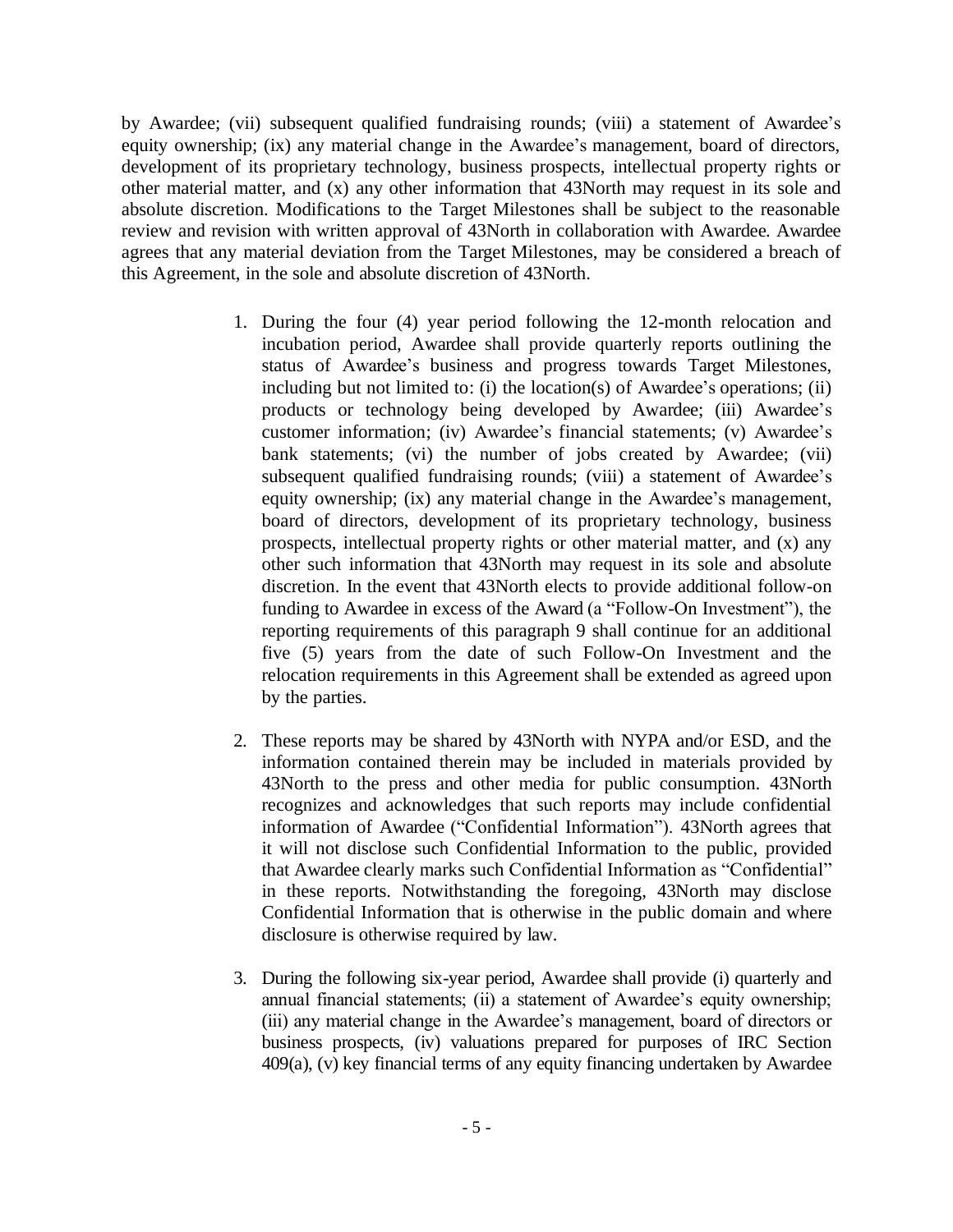that may be indicative of the business value of Awardee, (vi) the then current location of Awardee's operations and offices and (vii) the number of jobs created by Awardee in Western New York. In the event that 43North elects to provide additional follow-on funding to Awardee in excess of the Award (a "Follow-On Investment"), the reporting requirements of this paragraph shall continue for an additional five (5) years from the date of such Follow-On Investment and the relocation requirements in this Agreement shall be extended as agreed upon by the parties.

- 4. The information requirements contained in the above paragraph 3 shall terminate in the event that:
	- There is a change in control of Awardee arising from a sale or merger involving all or substantially all of the equity of the Awardee;
	- There occurs a sale of all or substantially all of the assets of Awardee; or
	- The Awardee undertakes a public offering of its equity securities and, in connection with such offer, registers as a fully reporting company under the Securities Exchange Act of 1934.

10. Observer Status on Awardee's Board; Right to Conduct Activities. Following Awardee's satisfaction of the 12-month relocation and incubation, Awardee agrees that 43North shall have the right for a period of five (5) years to have a representative of 43North's choosing to sit as a board observer on the board or governing body of Awardee. For clarity, such observer would have no voting rights and would not be a decision-making party on the board. Such right may be exercised by 43North by giving written notice to Awardee. Awardee agrees promptly following acceptance of an Award, and as a condition of funding, Awardee shall execute and deliver such documentation as may be necessary or desirable to give effect to this provision, including a voting agreement of Awardee's shareholders or equity holders.

Awardee hereby agrees and acknowledges that 43North conducts an annual business competition, and as part of that competition acquires equity interests in numerous portfolio companies, some of which may be deemed competitive with Awardee's business (as currently conducted or as currently propose to be conducted). Awardee hereby agrees that, to the extent permitted under applicable law, 43North shall not be liable to Awardee for any claim arising out of, or based upon, (i) the investment by 43North in any entity competitive with Awardee, or (ii) actions or investment taken or made by any partner, manager, member, director, officer, mentor, advisor or other representative of 43North to assist any such competitive company, whether or not such action has a detrimental effect on Awardee.

11. Standards of Conduct. Awardee understands and acknowledges that because the Competition is a publicly funded project, it will be held to a high moral standard. Awardee, on behalf of itself and its principals and key employees, agrees that, if at any time during the term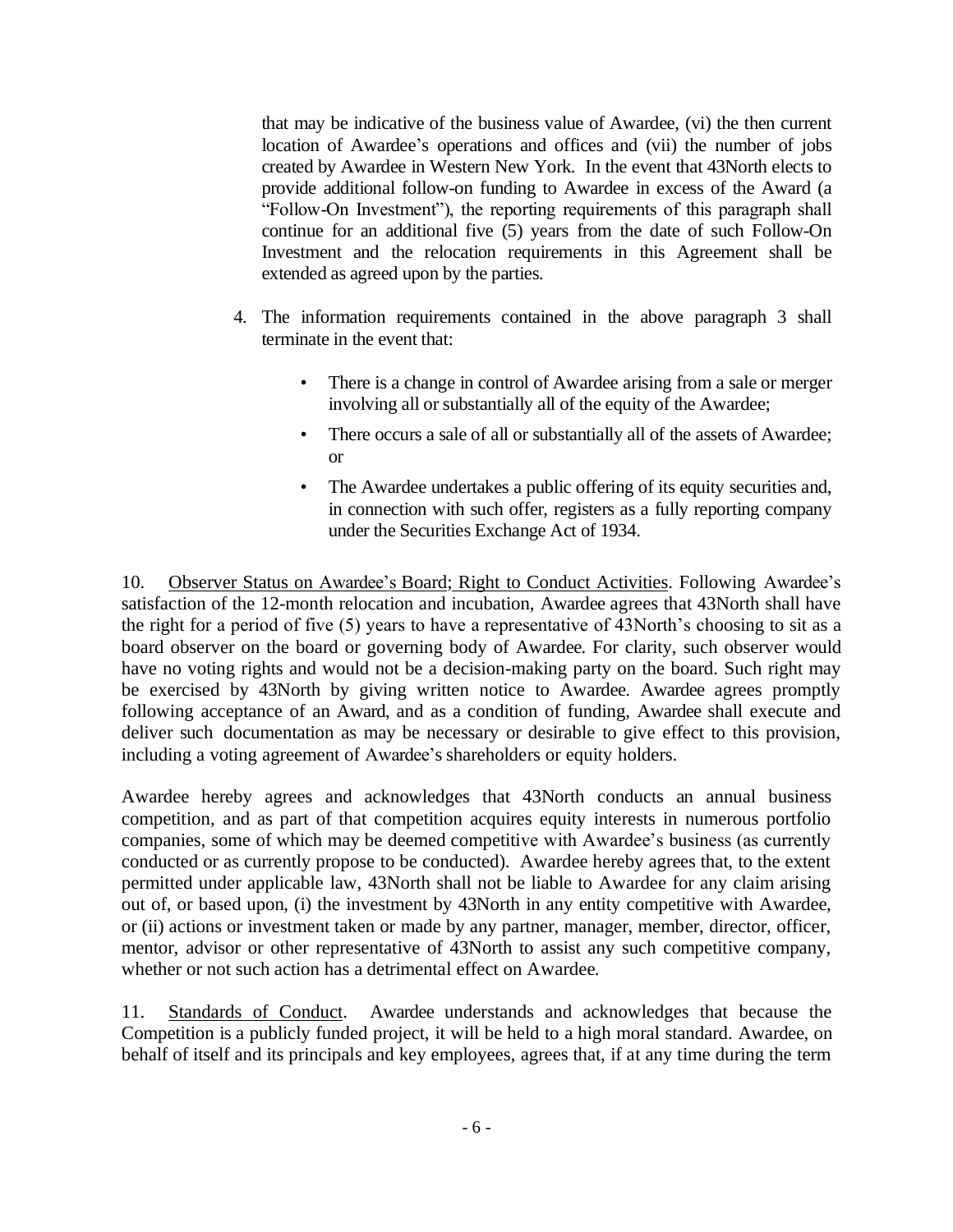of this Agreement it, its principals or key employees, engage in immoral activities or any activities that may adversely affect the reputation of 43North or the Competition, or is convicted of, or pleads no contest to, a crime or misdemeanor involving acts of moral turpitude, 43North may terminate this Agreement, as determined by 43North.

12. Termination for Breach and Recapture. In the event that 43North determines that Awardee has: (i) failed to perform or breached this Agreement; (ii) is incapable of performing under this Agreement; or (iii) has failed to abide by the Terms and Conditions, 43North may suspend any pending payment of the Award and shall notify Awardee of such suspension in writing (a "Suspension Notice"). Awardee shall respond to a Suspension Notice within ten (10) calendar days and advise 43North of how it intends to cure such nonperformance or breach, or demonstrate how it has the ability to continue to perform. 43North may terminate this Agreement upon ten (10) calendar days' notice thereafter if Awardee cannot cure such nonperformance or demonstrate its ability to continue to perform to the reasonable satisfaction of 43North. In the event that Awardee fails to headquarter and operate its business for twelve (12) consecutive months in accordance with its Business Plan at a location within thirty (30) miles of the New York State Power Authority's ("NYPA") Robert M. Moses Power Project, as specified in this Agreement and the Terms and Conditions (the "Relocation Condition"), any and all amounts paid to Awardee by 43North shall be subject to recapture by 43North without notice. Awardee agrees to repay such amounts to 43North upon demand by 43North in the event that 43North determines that Awardee has breached the Relocation Condition.

13. Alternates. If Awardee is not selected as a winner of an Award, Awardee may be selected as an alternate in the final round of the Competition. In such event, Awardee agrees to remain available to be selected as a winner of a monetary award until December 31, 2022 in the event that 43North determines that a winner of an Award is not able to fulfill its obligations to 43North. Any grant of Awards to alternates is solely in the discretion of 43North, and 43North is under no obligation to re-allocate award money. If Awardee is not selected by December 31, 2022 to be the winner of a monetary award, this Agreement shall be deemed terminated as of 11:59 p.m. on December 31, 2022.

14. Commitment to Business. If selected as a winner of an Award, Awardee shall devote the whole of Awardee's business efforts to its Business Plan and the Target Milestones and shall cause its personnel to devote the whole of their business efforts to the Business Plan. Where a founder or any of the Key Personnel work part-time or full-time for a third-party, Awardee shall proactively acknowledge this change in status in writing to 43North. Where a founder or any of the Key Personnel are discovered to be working part-time or full-time for a third party without previously disclosing such employment to 43North, 43North may determine that Awardee has breached this Agreement.

15. Immigration Status. Awardee shall be solely responsible for such passports, visa and/or other immigration matters as may be necessary if Awardee's Key Personnel are relocating into the United States pursuant to the Business Plan, Target Milestones and/or Engagement requirements. 43North may request and receive personal information concerning an Awardee's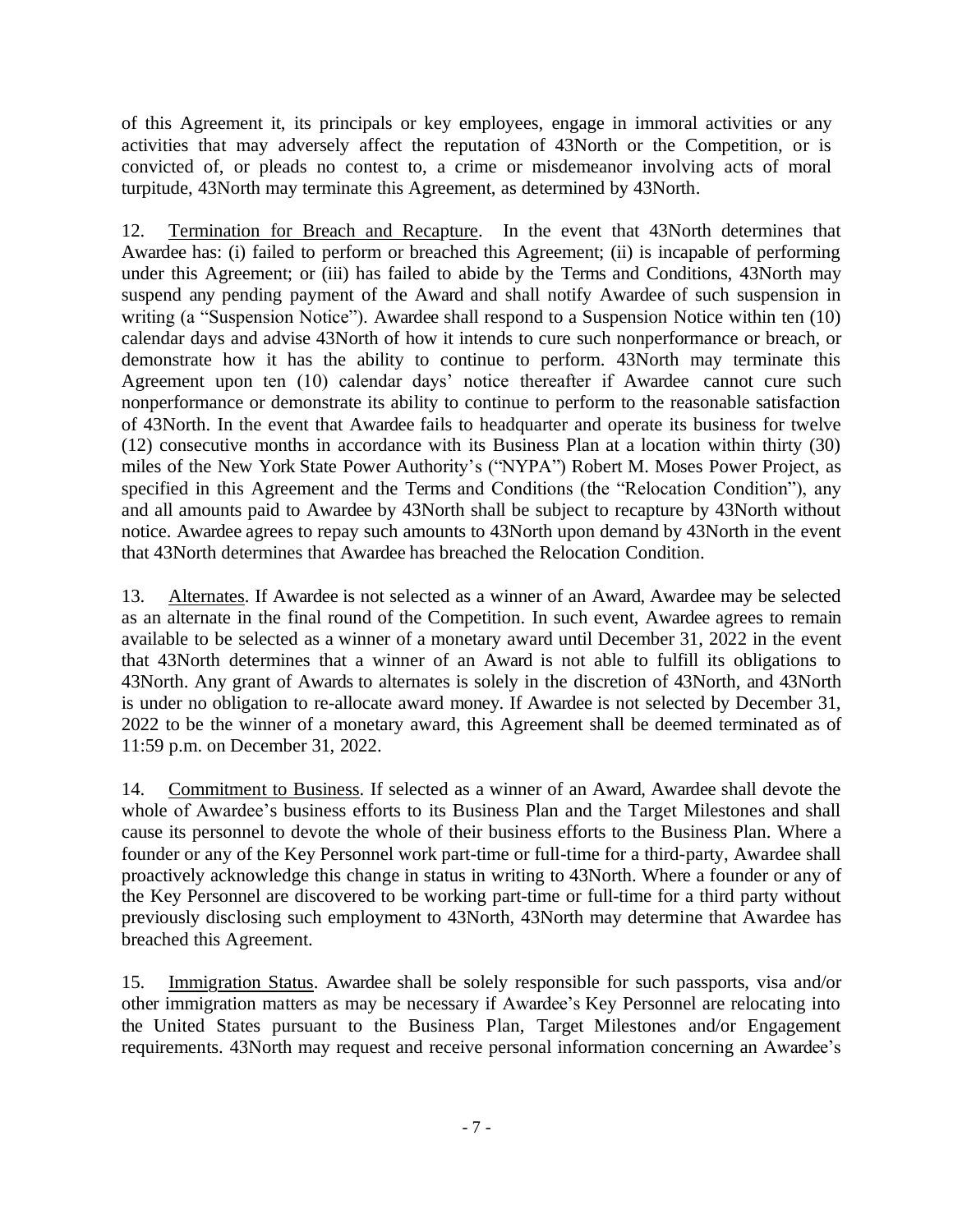key personnel obtaining a visa or similar permission to work in the United States.

16. Costs Assumed by Awardee. Awardee shall be responsible for all costs related to executing their Business Plan and fulfillment of the Target Milestones, Engagement requirements, Relocation requirements, legal fees, accounting fees, personnel costs, and any tax liability arising from Awardee's receipt of the Award.

17. General Representation of Ability to Perform. Awardee represents and warrants that neither it nor any of its Key Employees are restricted in any manner by any law, rule, regulation or contract from performing: (i) the terms of this Agreement; (ii) the Terms and Conditions; (iii) its Business Plan; (iv) the Warrant, (v) owning or using its assets; (vi) the Target Milestones; (vii) the Engagement requirements; or (viii) the Relocation requirements (collectively the "Obligations"). Awardee represents and warrants that Awardee and Awardee's Key Personnel have the right to use such intellectual property as may be necessary to perform its Obligations, and/or that Awardee has the ability to obtain such intellectual property as is essential to its Business Plan. To the knowledge of Awardee, the intellectual property necessary to perform its Obligations and carry out its Business Plan does not infringe on the rights of any third party and the Awardee possesses the intellectual property needed to carry out its Business Plan, except as otherwise disclosed to 43North. The Key Personnel are asked to execute Schedule A to this Agreement to acknowledge their understanding of the terms of this Agreement and the Obligations.

18. Execution of This Agreement. If this Agreement is signed by more than one person as an Awardee personally, each such person shall be jointly and severally liable for complying with Awardee's terms and conditions of this Agreement. If the undersigned is a corporation, partnership, limited liability company or other entity, Awardee represents that the person signing this Agreement on behalf of Awardee has been duly authorized to do so.

19. Governing Law and Venue. This Agreement shall be governed and construed in accordance with the laws of the United States of America and the State of New York, without regard to conflicts of law provisions. Exclusive venue for any dispute or litigation arising from the Competition or these terms and conditions shall be the State or Federal courts located in Erie County, New York. Awardee agrees not to challenge such venue and agrees that he/she/it will not argue that such venue is inconvenient. The parties agree to service of process by mail. To the full extent permitted by law, the parties waive any right to a jury.

20. Indemnification. Awardee agrees to defend, indemnify and hold harmless 43North and its respective members, managers, officers, employees, agents and/or affiliates (the foregoing collectively referred to in this Paragraph 20 as the "Indemnified Parties") from and against any all claims and liabilities of any nature whatsoever against any Indemnified Party arising from (i) Awardees' performance or non-performance of the terms and conditions of this Agreement or (ii) any material misrepresentation by Awardee or its principals as to the ownership of its intellectual property rights or other material misrepresentation contained in its Business Plan, including but not limited to inaccuracy or breach of any of the representations or warranties of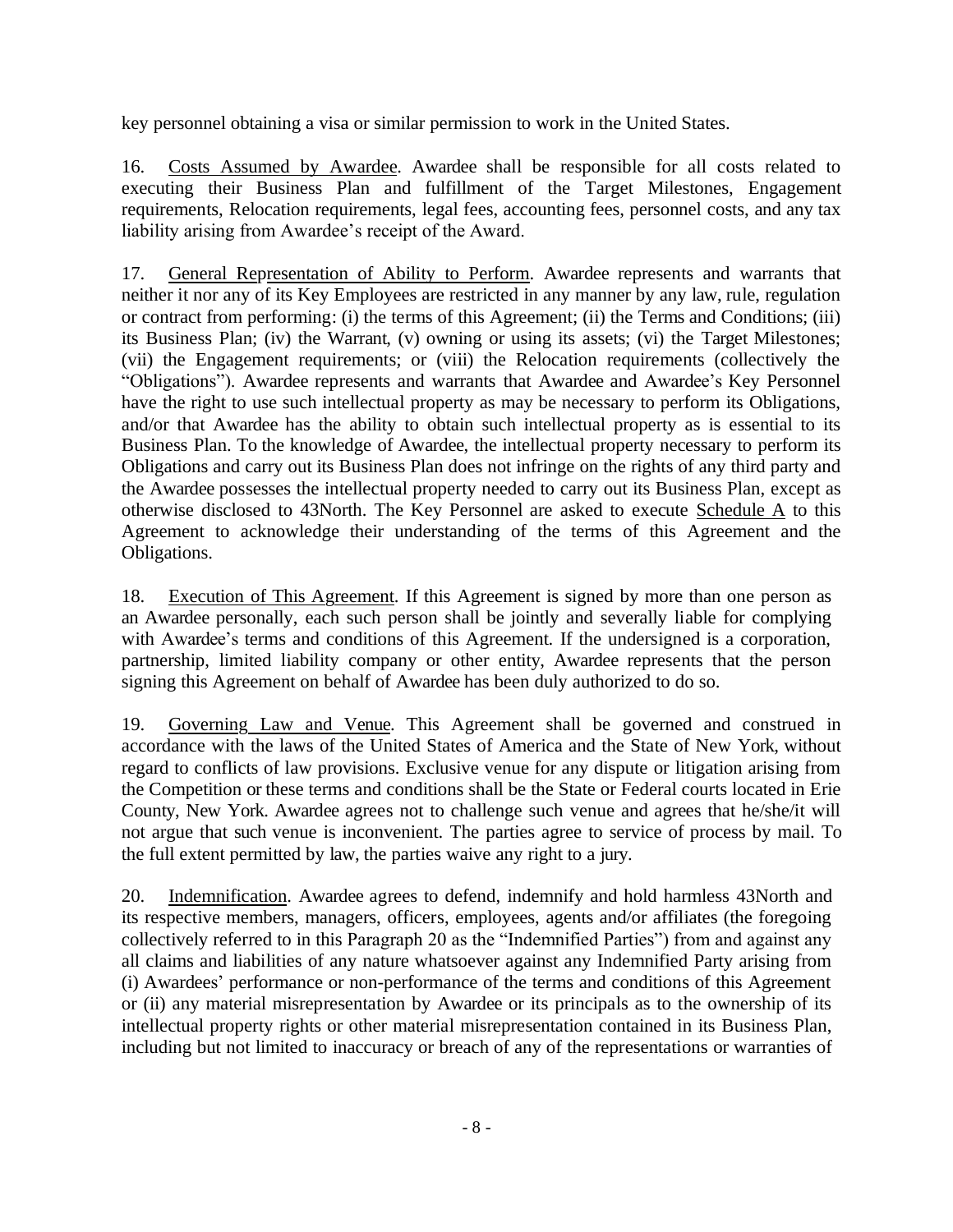Awardee contained in this Agreement, the Terms and Conditions or the Warrant.

21. Counterpart Signatures. This Agreement may be executed in multiple counterparts, all of which shall constitute a single agreement.

22. Entire Agreement. This Agreement, including all Exhibits and the Terms and Conditions, constitutes the entire agreement of the parties hereto and supersedes any and all prior agreements and understandings, written or oral. In the event of any conflict between this Agreement and the Terms and Conditions, this Agreement shall control.

23. Consent to Background Check. Awardee affirms and acknowledges its consent to 43North performing a background check on Awardee and its principals.

24. Assignment and Binding Effect. No assignment, modification or amendment of this Agreement shall be binding on the parties hereto unless it is in writing and executed by all of the parties hereto. This Agreement shall be binding on and inure to the benefit of each party's successor, assigns and heirs.

25. Confidentiality and Non-Disparagement. Awardee agrees to maintain as confidential any non-public information that is shared with Awardee or obtained by Awardee about the Competition or its procedures and other candidates, including the identity of any alternate or other Awardees. Awardee agrees on behalf of itself and its principals not to disparage 43North, the Competition, its staff, judges, or Board of Directors in any public statement.

26. Inability to Perform. Awardee understands and agrees that in the event Awardee is unable to perform any of the terms of this Agreement and/or the Terms and Conditions, 43North may reject Awardee, terminate this Agreement and make an Award to an alternate in the Competition.

27. Review by Counsel. Awardee and 43North each acknowledges that they have been given the opportunity to review this Agreement and discuss it with the legal counsel of their choice. This Agreement shall be interpreted as if it had been jointly drafted, and shall not be construed against the drafter.

28. Notices. All notices required by this Agreement shall be in writing and delivered as follows.

If to Awardee, the address given on the cover page to this Agreement or such other address as Awardee may establish following its relocation to Western New York that is known to 43North.

If to 43North, 1 West Seneca Street, Floor 24, Buffalo New York 14203 with a copy to Kavinoky Cook LLP, 726 Exchange Street, #800, Buffalo, New York 14210; Attn: Jon Gardner.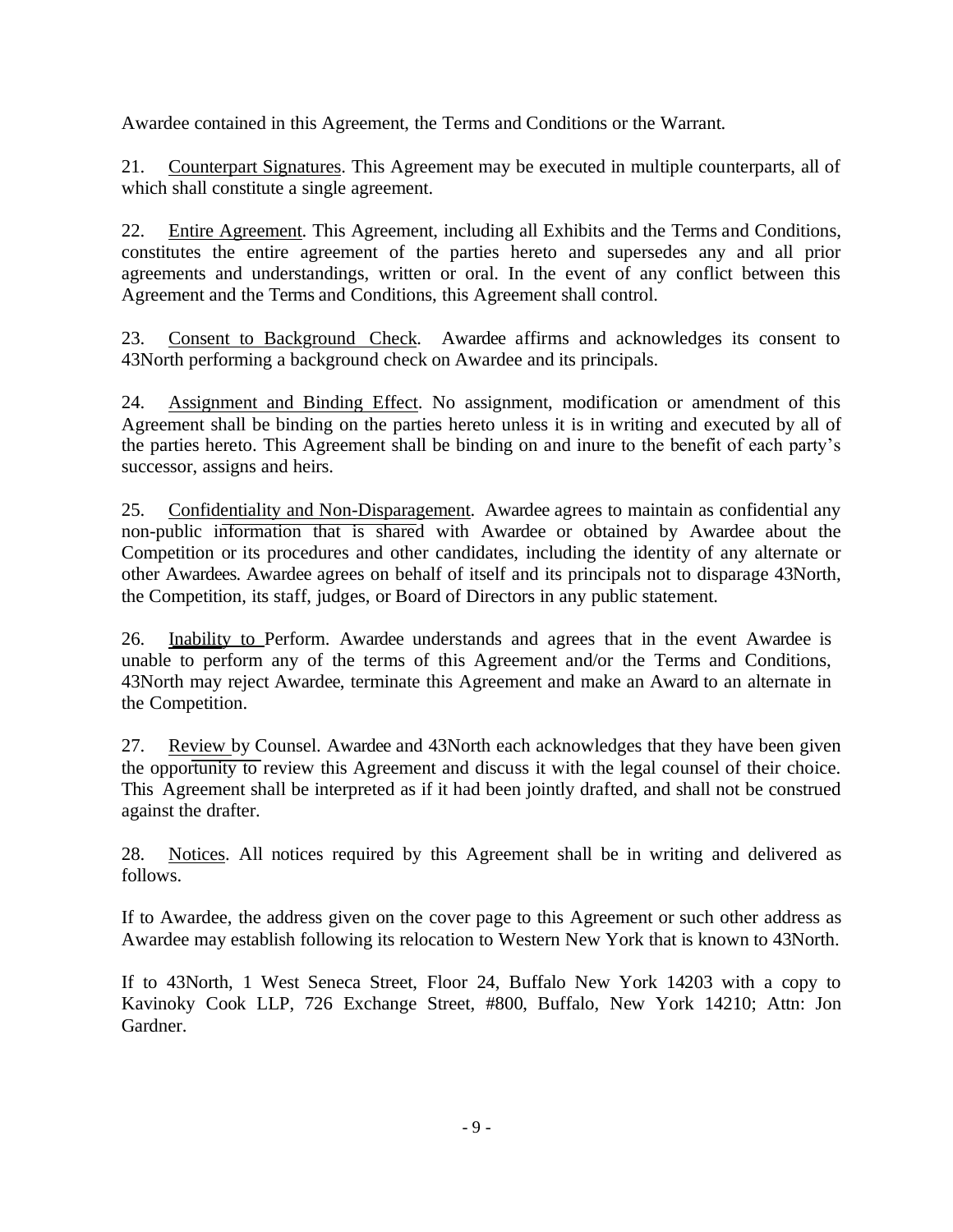Notice may be given by e-mail to a known and working address for either party provided that such e-mail is followed by hard copy delivered by registered mail, hand delivery or recognized air courier.

IN WITNESS WHEREOF, the parties have executed this Agreement effective as of the date first indicated above.

#### **43NORTH LLC**

By:

Colleen Heidinger, President

#### **AWARDEE**

By: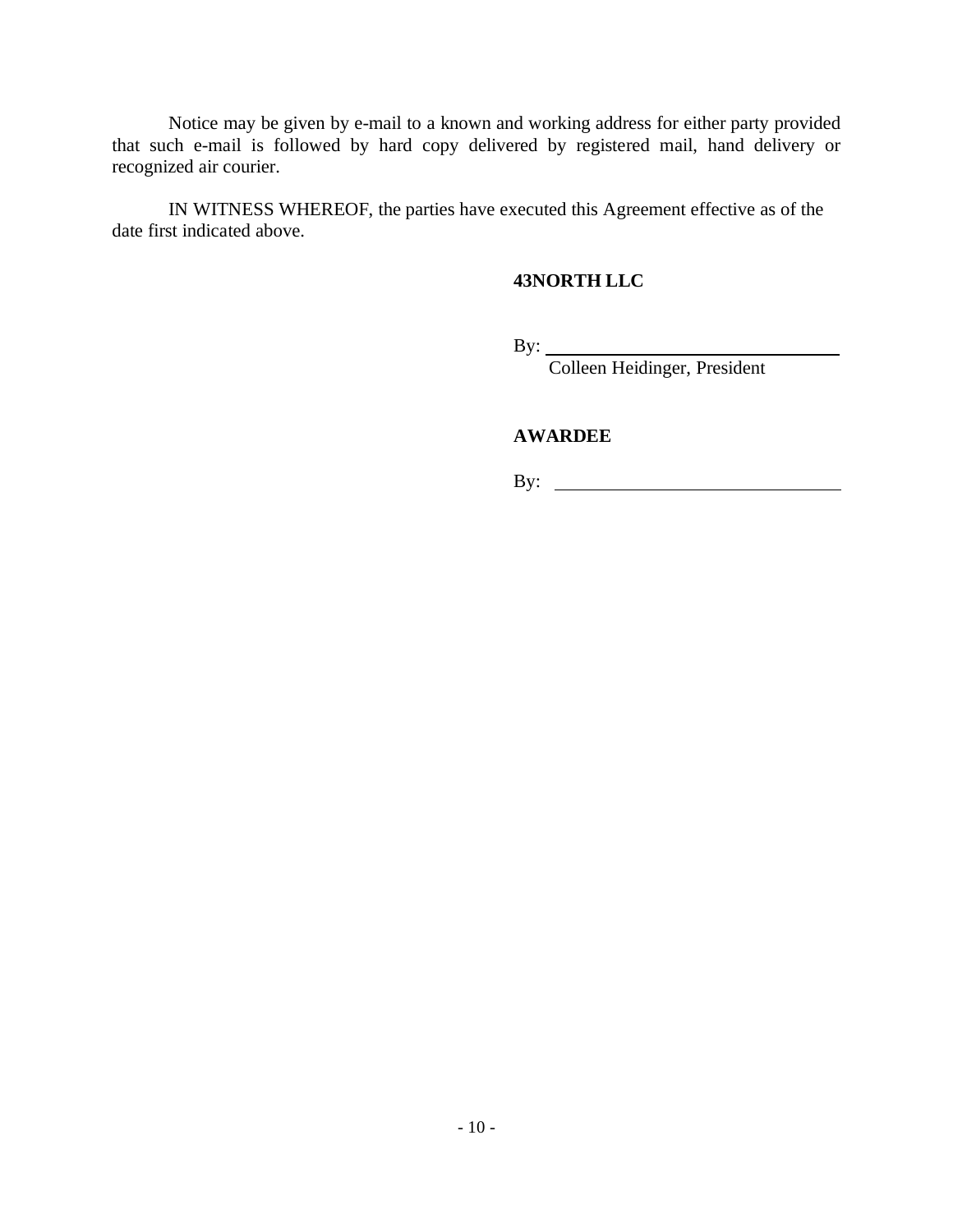#### **SCHEDULE A**

#### ACKNOWLEDGEMENT OF KEY EMPLOYEES

Each of the undersigned has reviewed the Award Agreement between Awardee and 43North appended hereto and acknowledges and agrees to the representations made by Awardee to 43North on behalf or with respect to the undersigned.

Date:

Date:

Date:

Date:

Date: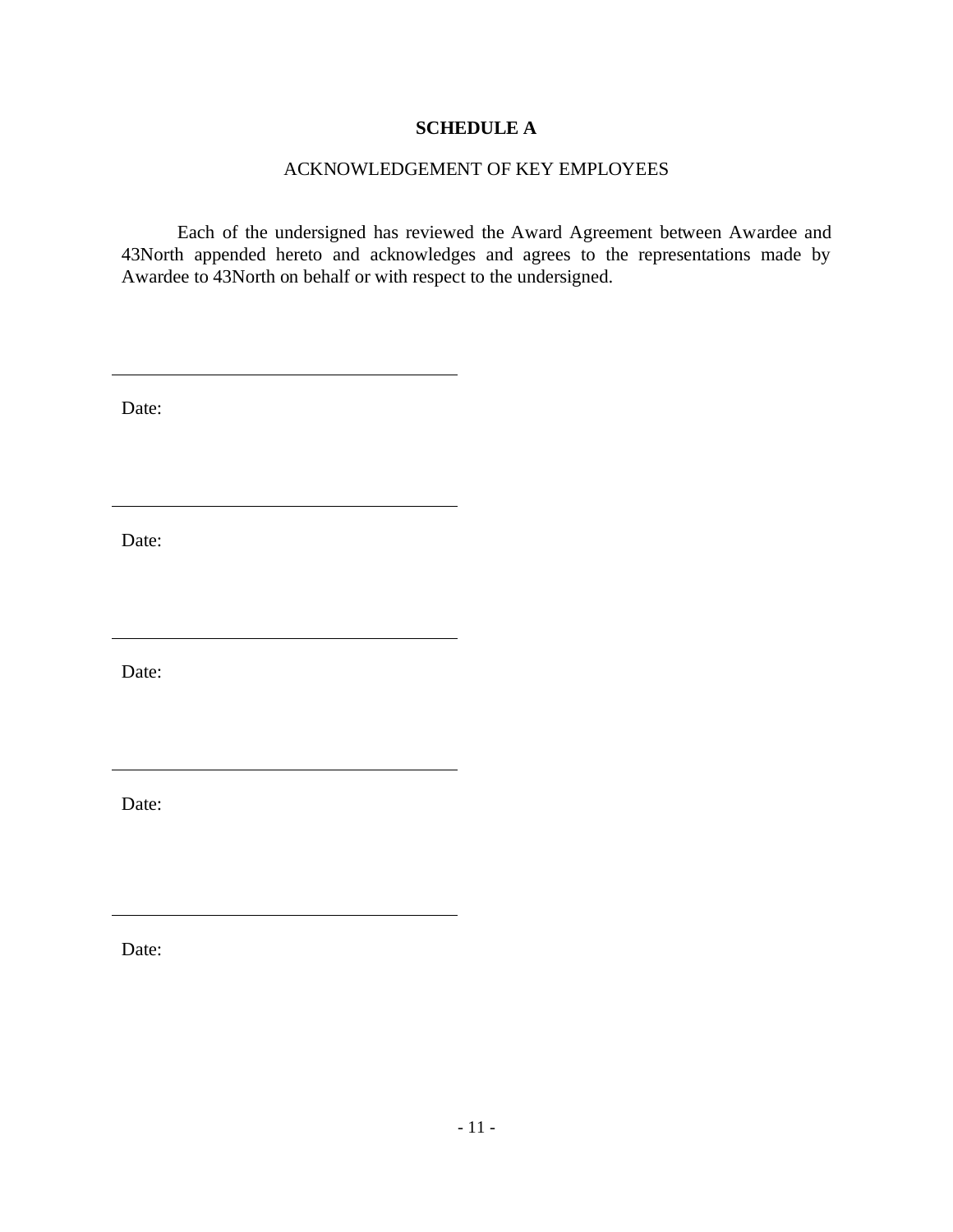### **EXHIBIT A**

#### **TERMS AND CONDITIONS**

43North LLC, a New York limited liability company (hereinafter "43North") is undertaking a business venture competition subject to the following terms and conditions (the "Competition"). Submission of an application in the Competition constitutes a legally binding agreement between the applicant and 43North according to the terms, conditions, and covenants contained herein.

#### **Purpose**

The purpose of the Competition is to be part of an overall program aimed at systematically generating more start-up enterprises in Western New York by (i) facilitating applied research and development and enhancing mentoring and other supports for aspiring entrepreneurs, (ii) supporting early-stage firm growth and (iii) attracting more venture funding. This Competition will award a total of up to \$5 million in prizes. It will attract entrepreneurs from around the world to compete for prizes that will turn startup companies with high growth potential into funded enterprises in our region. The campaign will have three features: the Competition (described herein), an "incubator/accelerator" facility located in Western New York, and facilitation of investment in winners of the competition.

#### **Nature of Businesses**

The Competition focuses on applicants that are operating companies. All applicants must be seeking outside equity capital in addition to the money to be awarded in the Competition.

#### **Excluded Applicants**

The following businesses are **not eligible for the Competition**:

- (1) retail businesses with brick and mortar storefronts,
- (2) residential real property business,
- (3) investment vehicles that invest in the securities of other entities,
- (4) sports venues,
- (5) gaming and gambling businesses,
- (6) places of overnight accommodation,
- (7) past 43North cash-prize winners,
- (8) entertainment-related establishments, and
- (9) single-purpose entertainment or event productions (e.g., movies, albums, concerts). For this purpose, "retail business" means a business that is primarily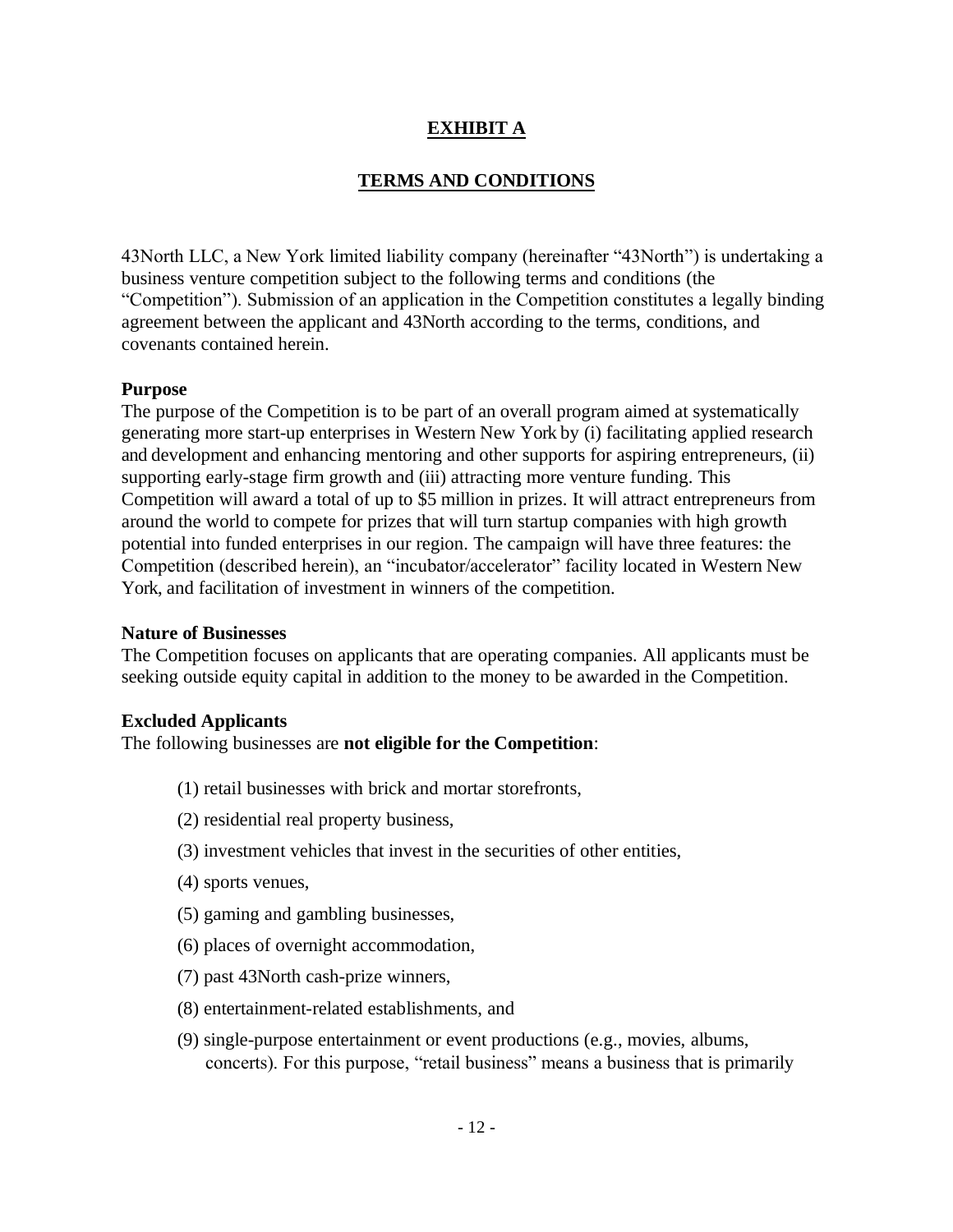engaged in making retail sales of goods or services to customers who personally visit such facilities to obtain goods or services. In addition, generally excluded are the following: buy-outs, roll-ups, real estate syndications, tax shelters and franchise- based outlets.

#### **Equity Investment Awards, Benefits and Conditions**

Award Amounts and Additional Benefits.

43North will make a \$1,000,000 equity investment award (an "Award") to the winners of the Competition:

All Award recipients will receive: (a) access to our business acceleration facility located in Western New York, (b) mentorship from experienced entrepreneurs and (c) exposure to sponsors and stakeholders.

#### *Staged Payment.*

Recipients will receive their equity investment in staged payments, payable as engagement metrics are met throughout 2022 and 2023.

#### *Equity Interest to be issued to 43North.*

As a condition of the Award, Recipients must issue to 43North a purchase right (a "Warrant") that enables 43North to purchase from the recipient a number of the most senior equity securities of recipient that is equal to 5% of the fully diluted outstanding equity of the recipient at the time the Warrant is exercised. The Warrant will remain in effect for a period of ten (10) years following the effective date of the Warrant. The purchase price at the time of exercise will be the nominal amount of \$100.00. For clarity, 43North would have the right to purchase a 5% interest in each recipient for \$100.00 at any time during the ten (10) years following the date of the Warrant. 43North may assign its rights under the Warrant or any equity security issued under the Warrant to an agency or instrumentality of the State of New York, or to any not-for-profit entity that us substantially funded by the State of New York. In addition, 43North may assign the Warrant or the securities to be issued upon conversion of the Warrant to 43North Foundation Inc. (the "Foundation").

*Warrant Exercise; Conversion Base.* The Warrant shall be exercisable for a period of ten (10) years from the date of the issuance specified above (the "Exercise Period"). During the Exercise Period, the Holder shall have the right, to be exercised at any time and from time to time and in the sole discretion of the Holder, to purchase from the Company the number of Warrant Shares that is equal to the product of multiplying the Warrant Coverage Percentage, times the total capital stock or equivalent equity interest of the Company issued and outstanding on the date of exercise, computed on a fully diluted basis (the "Company Equity"), assuming, among other things, that all Company Equity that could be issued pursuant to the terms of any other stock option plan, convertible security, or any other document or agreement that could result in the issuance of additional Company Equity have been issued (the "Conversion Base"). In the event that this Warrant is exercised in connection with an equity financing of the Company, the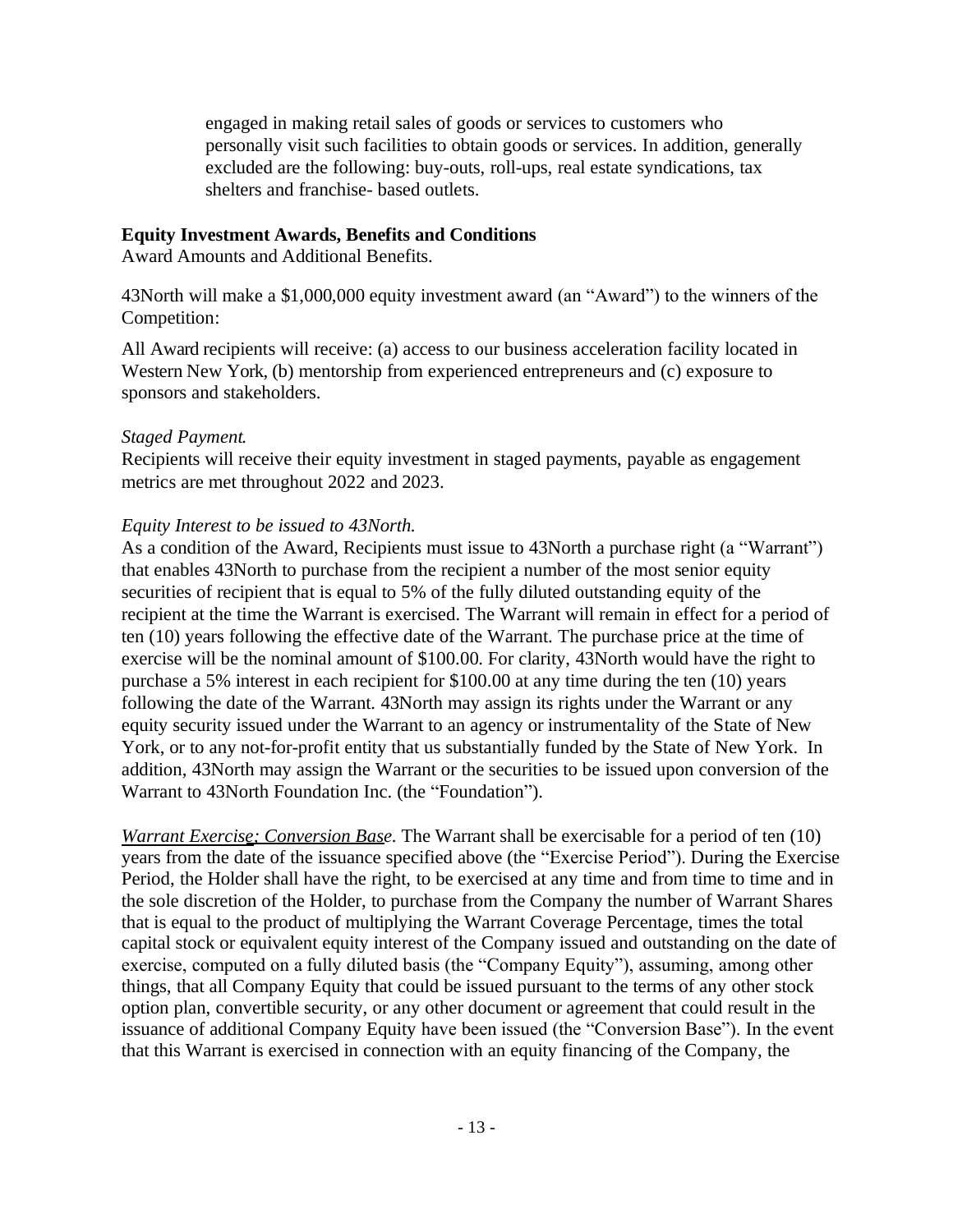Conversion Base shall be determined as of the time of the closing of such equity financing. Recipients shall notify 43North, in advance, of any event that may give rise to 43Noth's right to exercise the Warrant.

#### *Mandatory Conversion*

If, during the term of the Warrant, an Awardee undertakes an equity financing in which the Awardee receives investments in excess of \$3 million or more and the Awardee's pre-money valuation for such equity financing is \$10 million dollars or more (a "Qualified Round"), the Awardee may compel exercise of the Warrant. In the event of a Qualified Round, the Warrant will convert into the most senior class of equity security issued or to be issued in connection with the financing. For clarity, a Qualified Round only includes equity financings. Debt financing, convertible debt financing or any other form of financing where no valuation of the Awardee is ascribed as part of the investment shall not be considered a Qualified Round.

### *Relocation Requirement.*

As a condition of any distribution of an Award, Awardee shall materially locate its operations in New York State by locating its Key Officers and a majority of its staff within thirty (30) miles of the New York State Power Authority's ("NYPA") Robert M. Moses Power Project, as specified in the Terms and Conditions, or as otherwise explicitly agreed to in writing with 43North. "Key Officers" shall mean those individuals determined by 43North in its sole and absolute discretion, and generally include CEO/CTO, COO, CFO and/or Awardee's founders. Awardee shall headquarter its business at the 43North accelerator location and operate in accordance with the Target Milestones (as hereinafter defined) at such location for a period of twelve (12) consecutive months. Operation in the 43North incubator shall be evidenced by regular and routine use of incubator space dedicated to Awardee. Absence by all of the Awardee's "Key Officers" from the 43North incubator for any period of time longer than two consecutive calendar weeks shall be considered breach of the relocation requirement unless explicitly agreed to in writing by 43North.

### **Eligibility and Applications**

To be eligible, applications must be submitted via 43North's website at 43North.org/apply, following all protocols described on the website. All applications must be submitted in English.

### **Review of Applications**

Review of applications will occur in three rounds before being invited to participate in Finals during 43North Week. 43North Week will run from October 17, 2022 to October 21, 2022.

### *First Round.*

Applicants must fill out, complete and submit a written application, including uploaded business documentation, via the 43North website by July 8, 2022. In the first round, 43North working in collaboration with its panels of judges (the "Committee") will select promising applications from the pool of applicants by July 19, 2022 at Noon EST. Such selections shall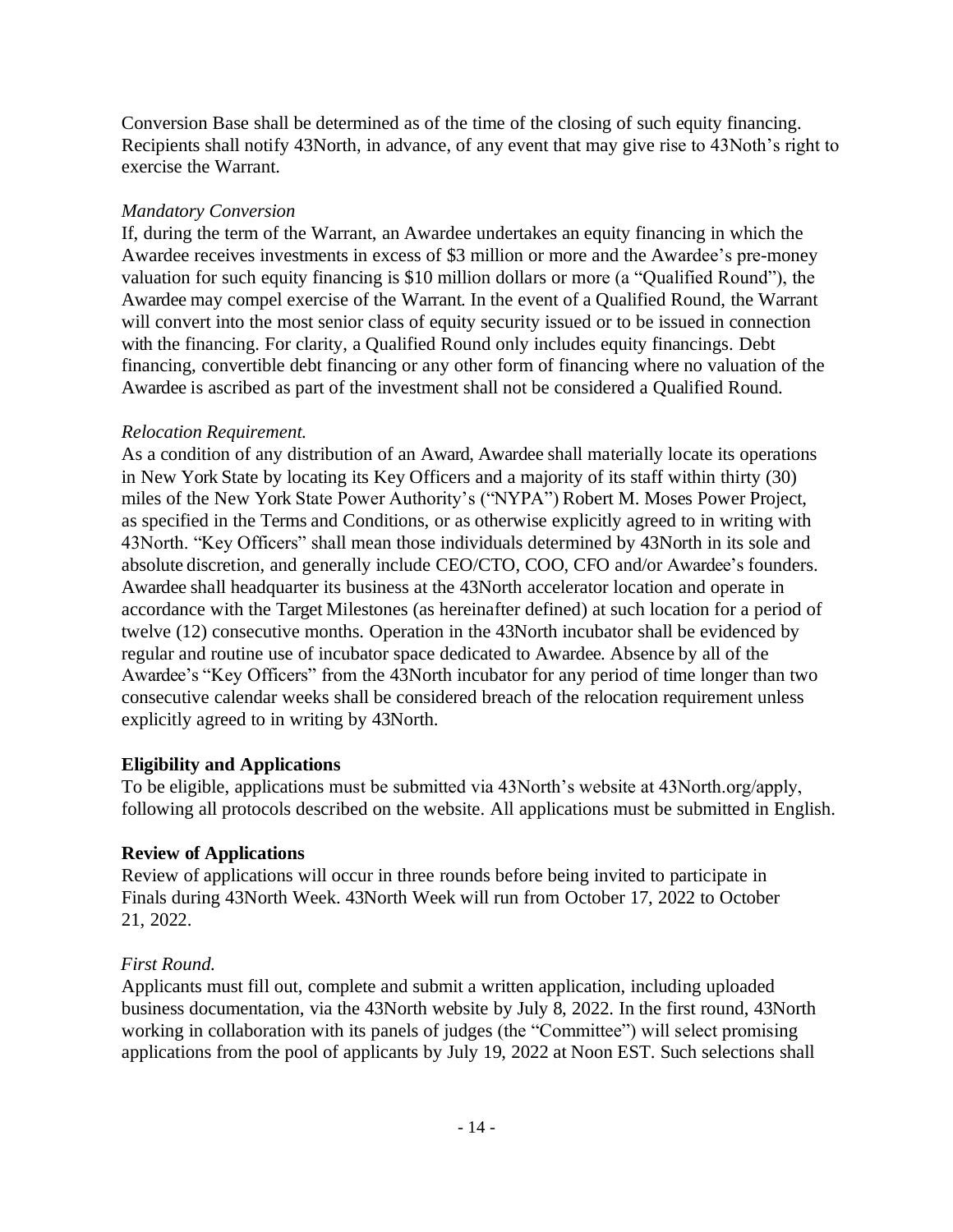be made in the sole and absolute discretion of 43North working with the Committee. 43North shall be entitled to begin conducting background checks during the first round on applicants who are identified as semifinalists and may request the consent of applicants for these checks.

### *Semifinal Round.*

The semifinal round will follow the first round of judging. In the semifinal round 43North, working with the Committee, will invite such applicants as it selects to engage in further conversation regarding their application, possibly including video conference pitches and interviews and provide such further information as the Committee requests. 43North shall be entitled to conduct background checks on applicants who reach this round of review and may request the consent of applicants for these checks. Competition semifinalists will be selected by 43North, in collaboration with the Committee, in its sole and absolute discretion.

### *Due Diligence.*

All applicants selected for the semifinals will be subject to the due diligence of 43North. In order to progress through due diligence, applicants must commit: (a) to provide all necessary agreements and consents necessary for 43North to complete its due diligence review, (b) to personally attend the Finals ceremonies in Buffalo, New York and (c) execute a binding agreement with 43North in which, among other things, they commit to the terms and conditions of receiving an equity investment award, regardless of the amount of the award.

## *Finals.*

Finalists will send two members of their leadership to attend 43North Week in Buffalo, New York. Selection of the finalists will be determined and made public in October, 2022.

- 43North Week will be held from October 17, 2022 to October 21, 2022.
- Up to 10 finalists will pitch before a panel of judges with an eye towards becoming one of the 8 teams to reach the Award Stage and receive an award investment.

# **Confidentiality and Intellectual Property**

### [Please review 43North's privacy policy.](http://www.43north.org/privacy/)

Access to the applications is granted to 43North (including its officers, managers, members, consultants and agents) and the Committee (collectively, the "Reviewing Parties"). **43North offers no guarantee of confidentiality, either explicit or implicit, in connection with any data or information presented or discussed by applicants.** The Reviewing Parties will not agree to or sign non-disclosure agreements in connection with any application or applicant. Applicants requiring non-disclosure agreements should not participate.

Before submitting their applications, 43North urges applicants to confirm with appropriate advisors or legal counsel that any intellectual property described therein is legally held or licensed by the applicant, is non-infringing and appropriately protected. Applicants should be prepared to provide reasonable back-up documentation for these statements, if requested by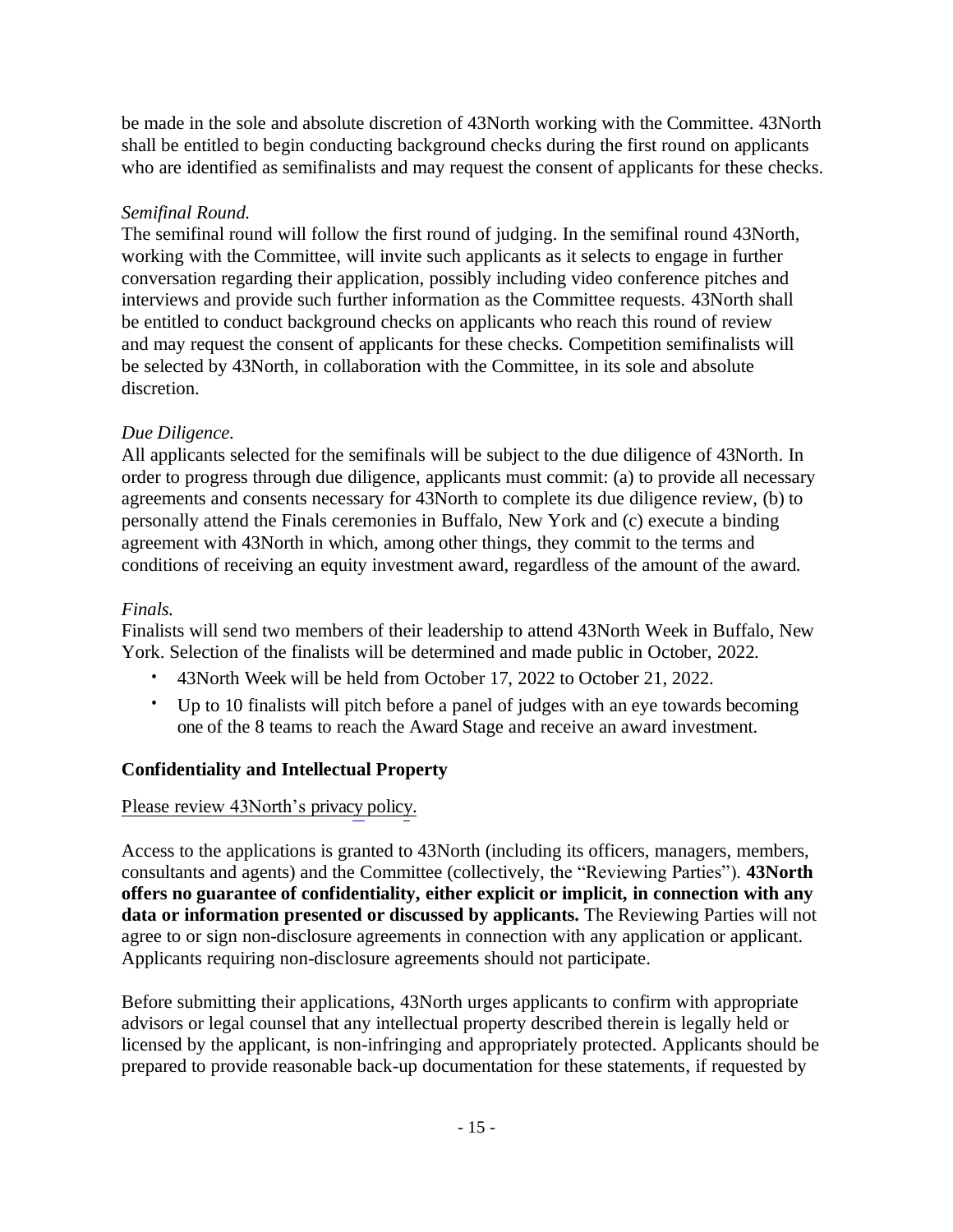#### 43North.

The authors of each applicant submission will retain all copyrights to the contents of their submission, provided that the Reviewing Parties may make photocopies, photographs, and video and/or audio recordings of any data or information divulged, presented, or discussed by any applicant throughout that applicant's participation in the Competition. By entering the Competition, applicants agree to grant a license to 43North and the Reviewing Parties to use such materials without restriction and to conduct such due diligence as the Reviewing Parties determine is necessary or desirable for purposes of evaluating the application and carrying out the Competition as described herein.

In addition, the Reviewing Parties will have the right to publicly post certain information about accepted applicants and their applications in the public areas of the Reviewing Parties' websites, including, but not limited to, name and category of business, logo, and an abstract. The Reviewing Parties will also have the right to use the content of applicants' applications for research and other not-for-profit purposes.

#### **Other Conditions**

- 1. Applications can only be submitted once. An individual who submits an application on behalf of a business entity represents and warrants he or she has requisite authority to act on behalf of such entity.
- 2. For purposes hereof, "applicants" includes individuals and business entities. There is no limit to the number of people on an applicant's team.
- 3. All applications must be the original work of the applicant making the submission.
- 4. Existing businesses may propose a new business that would have operations within the WNYEDF Region.
- 5. Partially completed applications will not be accepted. Applications for the Competition are due by 11:59 P.M. EST on July 8, 2022.
- 6. Applicants risk disqualification if they or someone on their behalf communicates with principals of 43North or the Committee beyond submitting applications and providing further data or information as requested, in an attempt to influence the Competition.
- 7. The decisions of the Committee and 43North are final, including interpretation of these Terms and Conditions.
- 8. 43North, its members, officers, directors, agents and employees shall be held harmless by the applicant in the event of any legal action resulting from the participation by the applicant in the Competition.
- 9. 43North takes no responsibility for agreements between applicants and third parties.
- 10. Entry materials become the property of 43North.
- 11. Applicants who engage in immoral, illegal or other activity that may adversely affect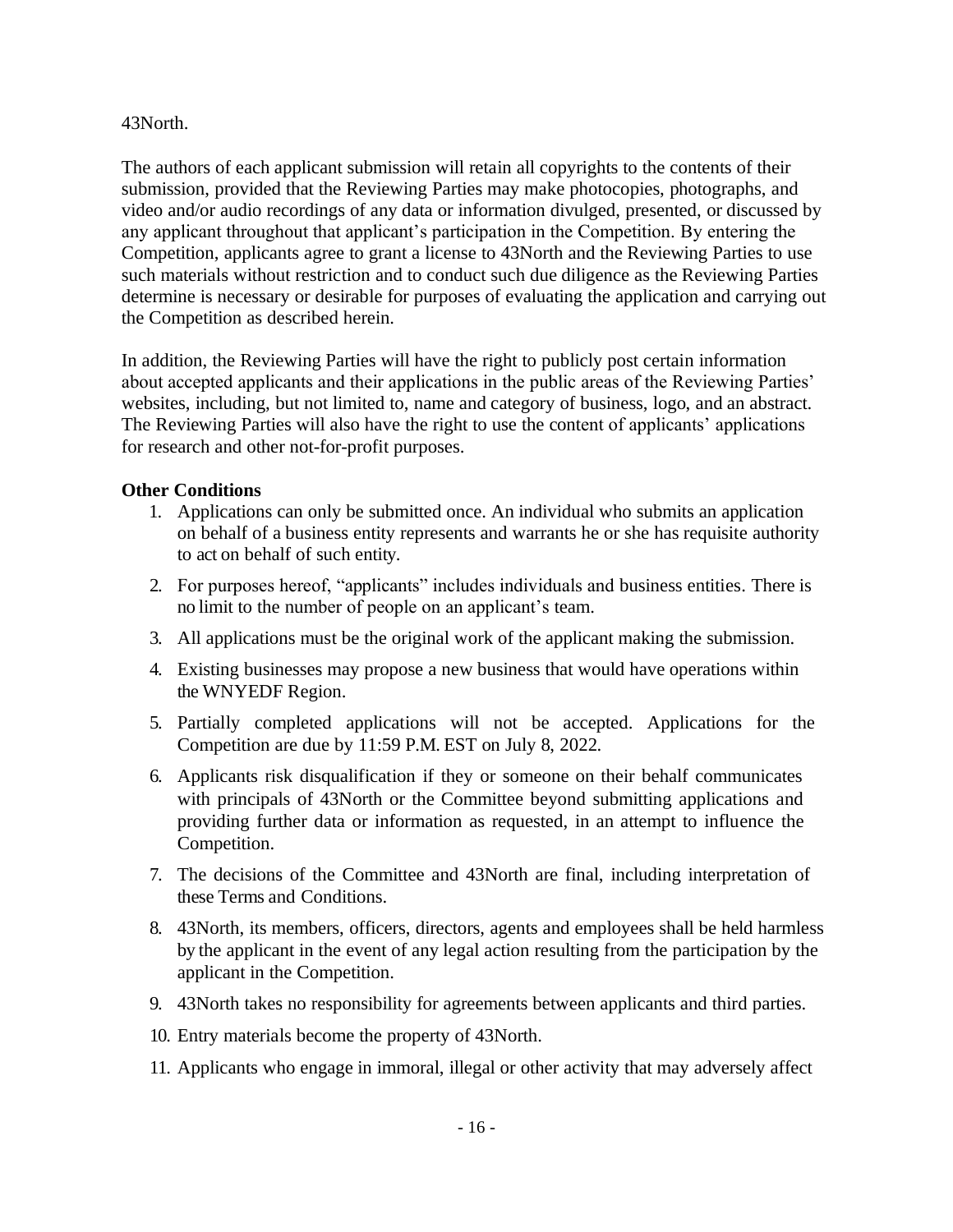the image of 43North, its affiliates, or other applicants, are ineligible for the Competition.

- 12. All applicants and award recipients must comply with these Terms and Conditions. Any violation of these Terms and Conditions will disqualify an applicant from the Competition, and result in forfeiture of any awards the applicant received in connection with the Competition.
- 13. Applicants may not withdraw their applications after they are submitted.
- 14. Award recipients will be required to do the following:
	- Provide regular monthly business reports to 43North
	- Coordinate and attend monthly meetings with 43North staff and mentors;
	- Provide regular monthly reports on their financial status and operations during 2022;
	- Provide quarterly reports to 43North for a five-year period following their arrival to Western New York;
	- Attendance by founders at:
		- o the finals and launch events for the 2022 competition,
		- o two business mentorship events every month, and
		- o two social mentorship events every month;
	- Comply with the Relocation Requirement.
- 15. Awardees will be invited to relocate to WNYEDF Region and allowed to work in the 43North accelerator as early possible, however early relocation in November or December of 2022 does not impact the relocation requirement for the entirety of 2023.
- 16. Applicants shall not publicly disparage 43North, its officers or directors, members of the Committee or public officials or agencies of the State of New York who play a role in the operation of 43North.
- 17. There is no limit to the number of applications for which an individual person may be a part, except that no individual person can be part of more than one applicant team that receives an Award.

### **Applicant Representations and Covenants**

By submitting an application, applicants represent and warrant that:

- 1. The information in the application is and will be true and accurate.
- 2. Where an applicant's business exists in any form other than a limited liability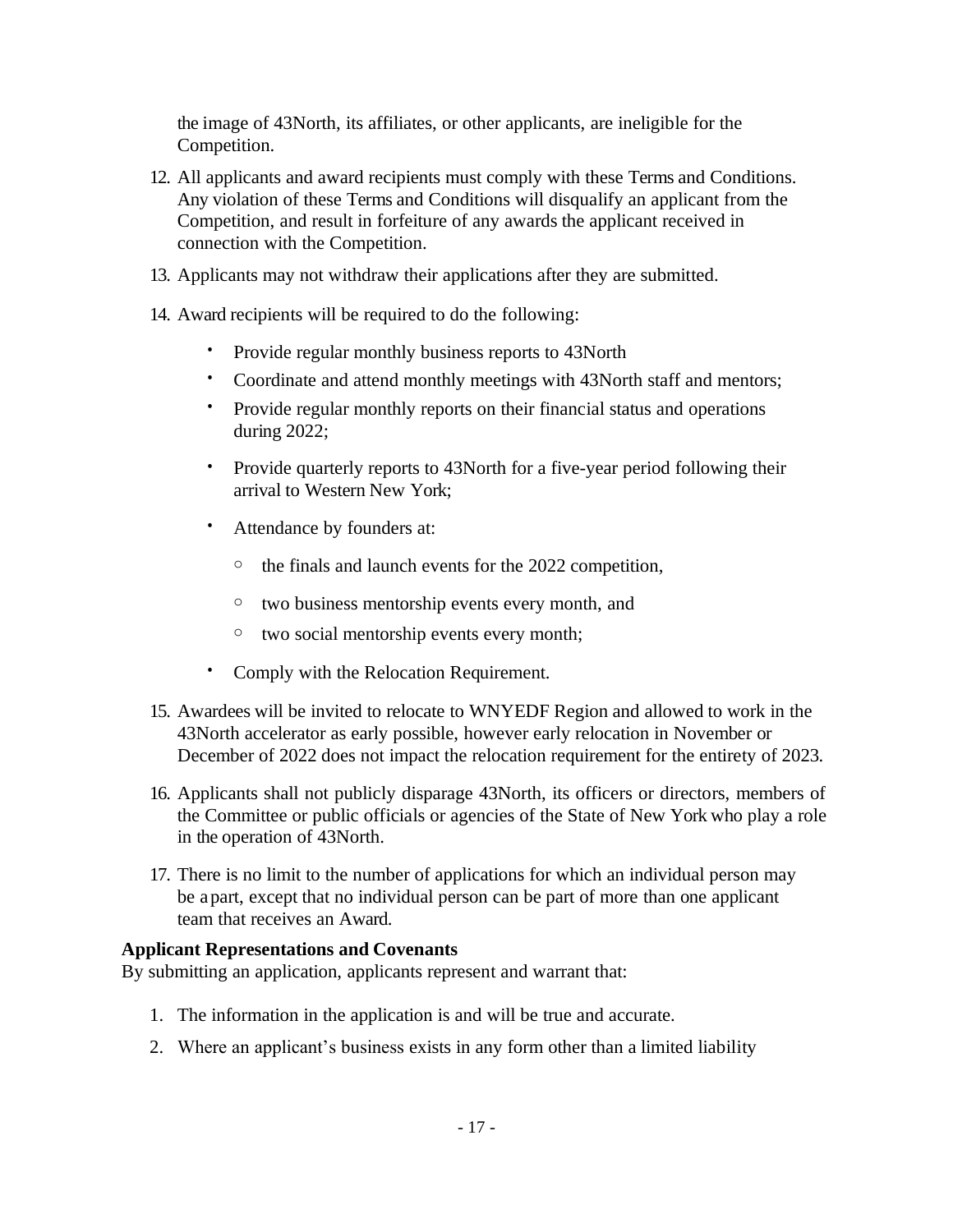corporation ("LLC") or C-corporation ("C-Corp"), the applicant will take the necessary steps to convert their business to a C-Corp or LLC by January 1, 2023, should their application win an investment award.

- 3. The ideas contained in the application will not infringe upon the rights, including privacy and intellectual property rights, of any third party.
- 4. The applicant has a reasonable basis for holding the intellectual property that forms the basis or is integral to the applicant's business or the proposed business submitted in the Competition.
- 5. The applicant has and will have the right and authority to submit the content in its application to 43North.
- 6. The applicant will obtain permission or a license, as appropriate, for any thirdparty materials, information or other intellectual property contained in its application.
- 7. The applicant will comply with all applicable laws and regulations in connection with its activities relating to the Competition.
- 8. The applicant will not attempt to hold 43North responsible or liable for any thirdparty violation of its intellectual property rights as a result of participation in the Competition.
- 9. The applicant must disclose if any member, officer, director, employee or shareholder of the applicant has a business or close family (parent, sibling, spouse, partner or significant other) relationship with any officer, member, director or senior management person of 43 North LLC, 43North BPC Inc., 43North Foundation Inc., Empire State Development Corporation or the New York Power Authority. 43North reserves the right, in its sole discretion, to disqualify an applicant in the event of a conflict of interest.
- 10. No applicant shall seek the assistance of any member, officer, director, employeeor shareholder of 43North.
- 11. The applicant consents to 43North performing a background check with respect to the applicant and its principals.
- 12. The applicant has no reason to believe it will be prohibited or otherwise unable to comply with the requirements of an Awardee, including relocation to the WNYEDF Region and issuance of the 5% Warrant.
- 13. Neither the applicant, nor any of its directors, officers, members or shareholders is subject to any of the "Bad Actor" disqualification events described in Rule 506 promulgated under the Securities Act of 1933, as amended.
- 14. 43North, its members, officers, directors, employees, and agents shall be held harmless by the applicant in the event of any legal action resulting from the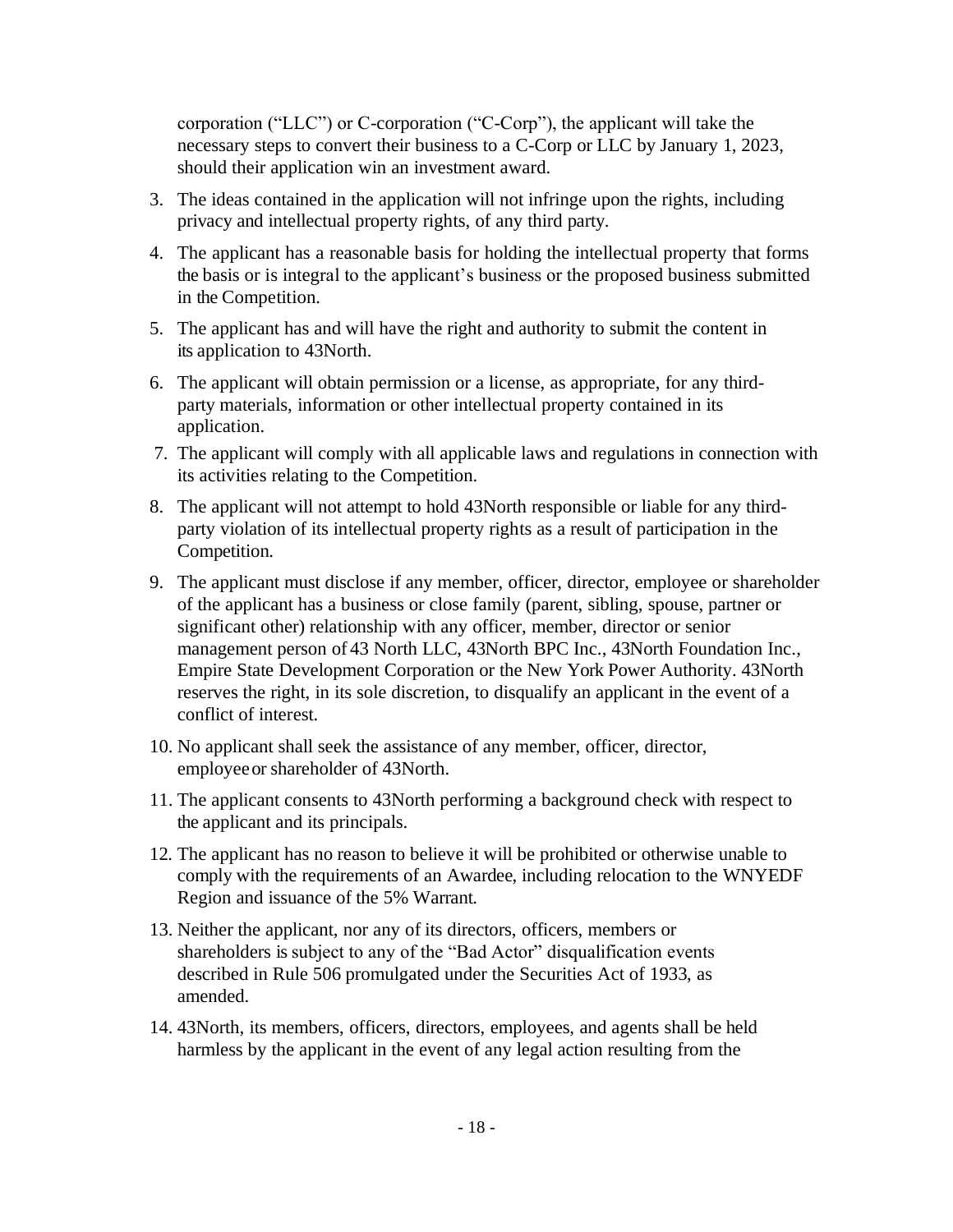participation by the applicant in the Competition.

### **Other Factors**

43North does not discriminate against any applicant on the basis of race, color, creed, ethnicity, gender, disability, age, sexual orientation, gender expression, military status or marital status. 43North reserves the right to modify these Terms and Conditions in its sole discretion. In the event of a modification, all applicants will be notified.

#### **Non-U.S. Applicants**

Domestic and Non-United States applicants are encouraged to apply. Non-United States applicants are responsible for obtaining any necessary visas and related immigration papers to attend final events of the Competition in Buffalo, New York and to satisfy the appearance requirements and the Relocation Requirements should they receive an Award. 43North may provide assistance with respect to United States visa requirements but cannot render legal advice to applicants and award recipients.

### **Waiver and Severability**

43North may waive any term or condition herein at its sole discretion. Such waiver will not be deemed a waiver of any other term or condition, whether similar or different. If any term or condition herein is invalid or unenforceable, that provision will be construed, limited, modified or, if necessary, severed, to the extent necessary to eliminate its invalidity or unenforceability, and the other provisions will remain in full force and effect.

#### **Governing Law**

These terms and conditions shall be governed and construed in accordance with the laws of the United States of America and the State of New York, without regard to conflicts of law provisions. Exclusive venue for any litigation arising from the Competition or these Terms and Conditions shall be the State or Federal courts located in Erie County, New York.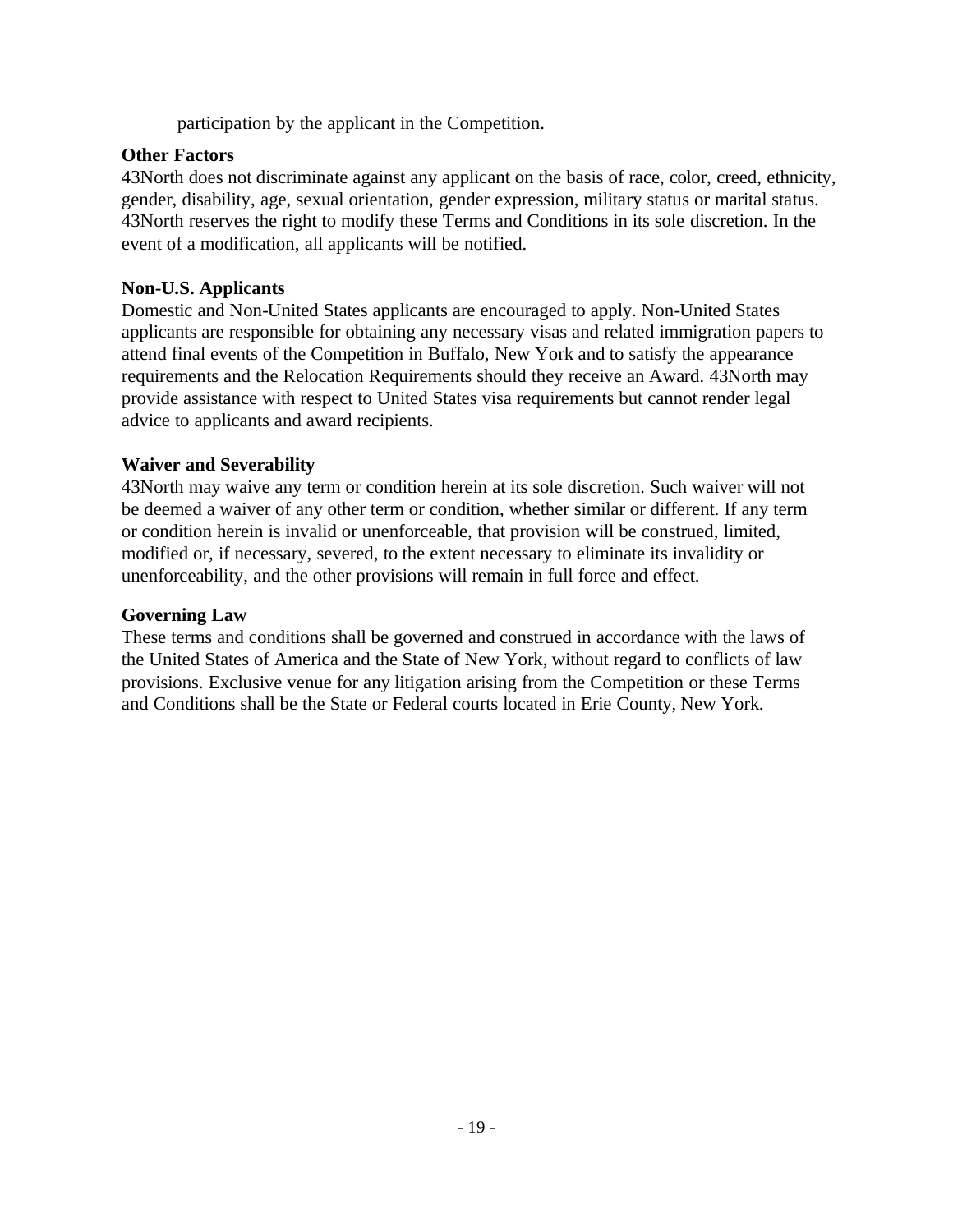### **EXHIBIT B**

#### **Target Milestones**

Provide a detailed timetable outlining quarterly milestones for 2023, more expansive than the layout below. The payment schedule will be addressed after award amounts are determined and in conjunction with details outlined in this plan.

| <b>Billboard Target Milestone for 2023:</b>           |  |  |
|-------------------------------------------------------|--|--|
| Q1 Milestones:                                        |  |  |
| Q1 Disbursement:                                      |  |  |
| 10 Actions of January:                                |  |  |
| 10 Actions of February:                               |  |  |
| 10 Actions of March:                                  |  |  |
| Q2 Milestones:                                        |  |  |
| Q2 Disbursement:                                      |  |  |
| 10 Actions of April:                                  |  |  |
| 10 Actions of May:                                    |  |  |
| 10 Actions of June:                                   |  |  |
| Q3 Milestones:                                        |  |  |
| Q3 Disbursement:                                      |  |  |
| 10 Actions of July:                                   |  |  |
| 10 Actions of August:                                 |  |  |
| 10 Actions of September:                              |  |  |
| Q4 Milestones                                         |  |  |
| Q4 Disbursement:                                      |  |  |
| 10 Actions of October:                                |  |  |
| 10 Actions of November:                               |  |  |
| 10 Actions of December:                               |  |  |
| 10% of Award Withheld for Disbursement December 2023: |  |  |
| Awardee Initials<br>43North President Initials        |  |  |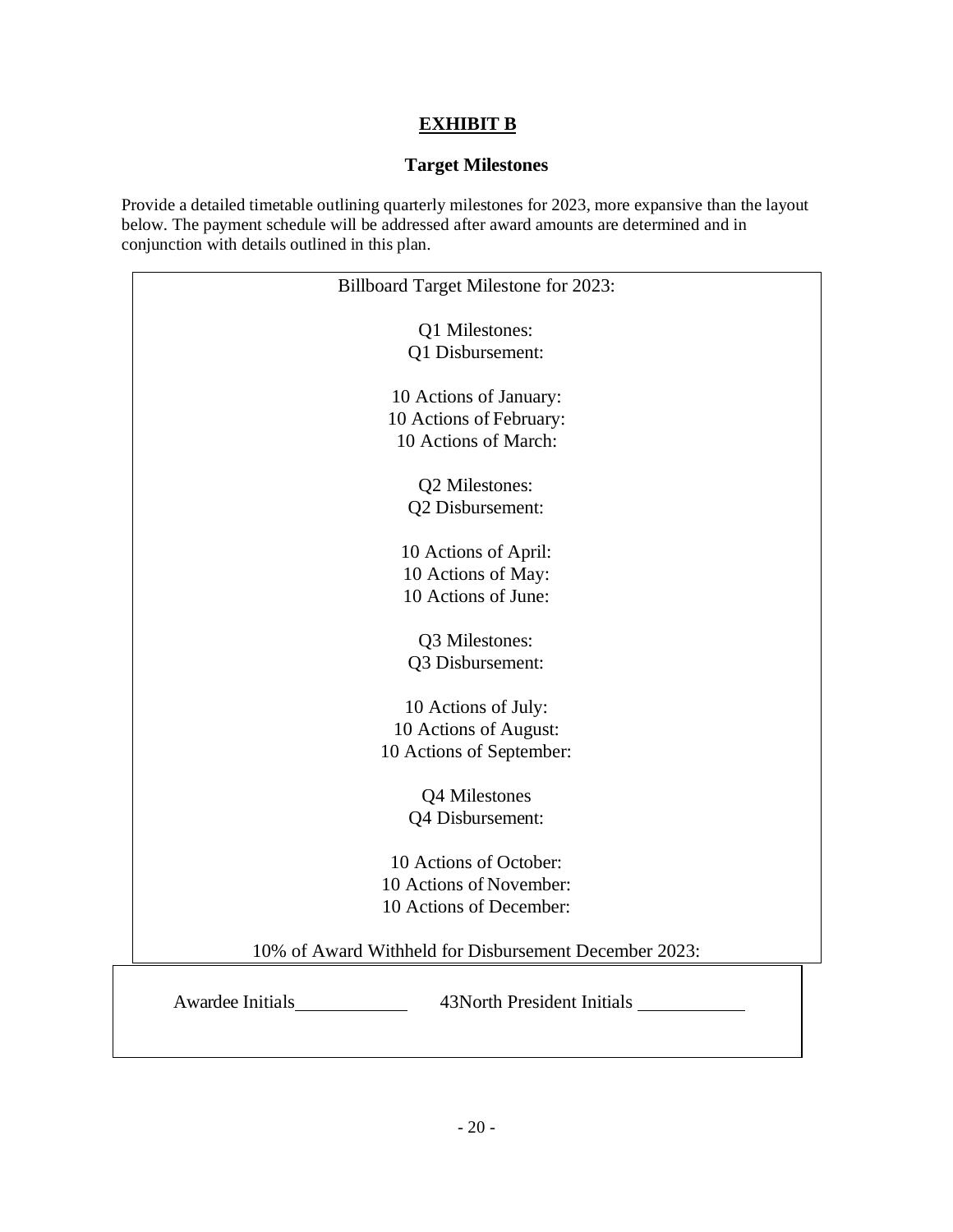#### **EXHIBIT C**

#### **Participant Release**

This Participant Release ("**Release**") is entered into as of \_\_\_\_\_\_\_\_\_\_, 2022 and given by \_\_\_\_\_\_\_\_\_\_\_\_\_\_\_\_\_ to 43North LLC ("**Producer**") in connection with my participation, and that of the "**Awardee**" described in the Business Plan Competition Award Agreement to which this Release is attached, in a production related to the International Business Plan Competition administered by Producer (the "**Program**"). Any references to "I," or "me" or "my" in this Release refers to myself personally and to the Awardee. For good and valuable consideration, the receipt and adequacy of which I hereby acknowledge, I hereby agree, as follows:

Producer has the irrevocable right to film, tape, photograph and record me by any and all means (including my conversation(s), voice, recollections, stories, "ad libs" and musical performance) for use in and in connection with the Program and otherwise as Producer elects (my "**Participation**") and I hereby irrevocably consent to the same. My Participation is being specially ordered by Producer for use as part of a motion picture or audio-visual work and as such is a "work-made-for-hire" and Producer is the sole author and owner of all rights therein forever and for all purposes throughout the universe, including the right to make any changes. To the extent that Producer is not deemed the author and owner of my Participation, I hereby assign, in perpetuity and throughout the universe, all of same to Producer. I agree that Producer may use my Participation in and in connection with the Program and/or any other motion picture or other audiovisual production and the allied, ancillary and subsidiary rights thereto and the exhibition, broadcast, exploitation and any other use of the foregoing throughout the universe in perpetuity by any and all means and media, whether now known or later devised, and in the promotion, advertising, sale, publicizing and exploitation of same and in connection with Producer and/or Producer's affiliated services. I expressly acknowledge that Producer has no obligation to use my Participation or any part thereof in or in connection with the Program or otherwise and further acknowledge that Producer may delete or edit or change or rearrange all or any of my Participation. I acknowledge and agree that the Program may contain information, statements, or representations ("**Information**") relating to me of a personal, private, disparaging, embarrassing and/or unfavorable nature, and that such Information may be summarized, edited, or modified in a manner that may be misleading or untrue. I further acknowledge that the Information may expose me, my family, and/or others to public ridicule or embarrassment. I voluntarily agree to participate in the Program with full knowledge of the foregoing and freely and voluntarily assume all risk associated therewith. I hereby waive all socalled "droit moral" rights (and any similar or analogous rights under the applicable laws of any country of the world) with respect to the use of my Participation. I further irrevocably agree that Producer and any entity which distributes the Program ("**Network**"), including the Network's programming services, affiliates and sponsors, may use and license others to use my actual or fictitious names, voice, likeness and any biographical facts**,** in connection with the Program, and for advertising, publicity, marketing, promotional and commercial tie- in purposes in connection with the Program and/or any other works based upon the Program, all allied ancillary and subsidiary rights therein and thereto (including, without limitation, merchandising and commercial tie-in rights), or any other use of the Program, other Network programs and for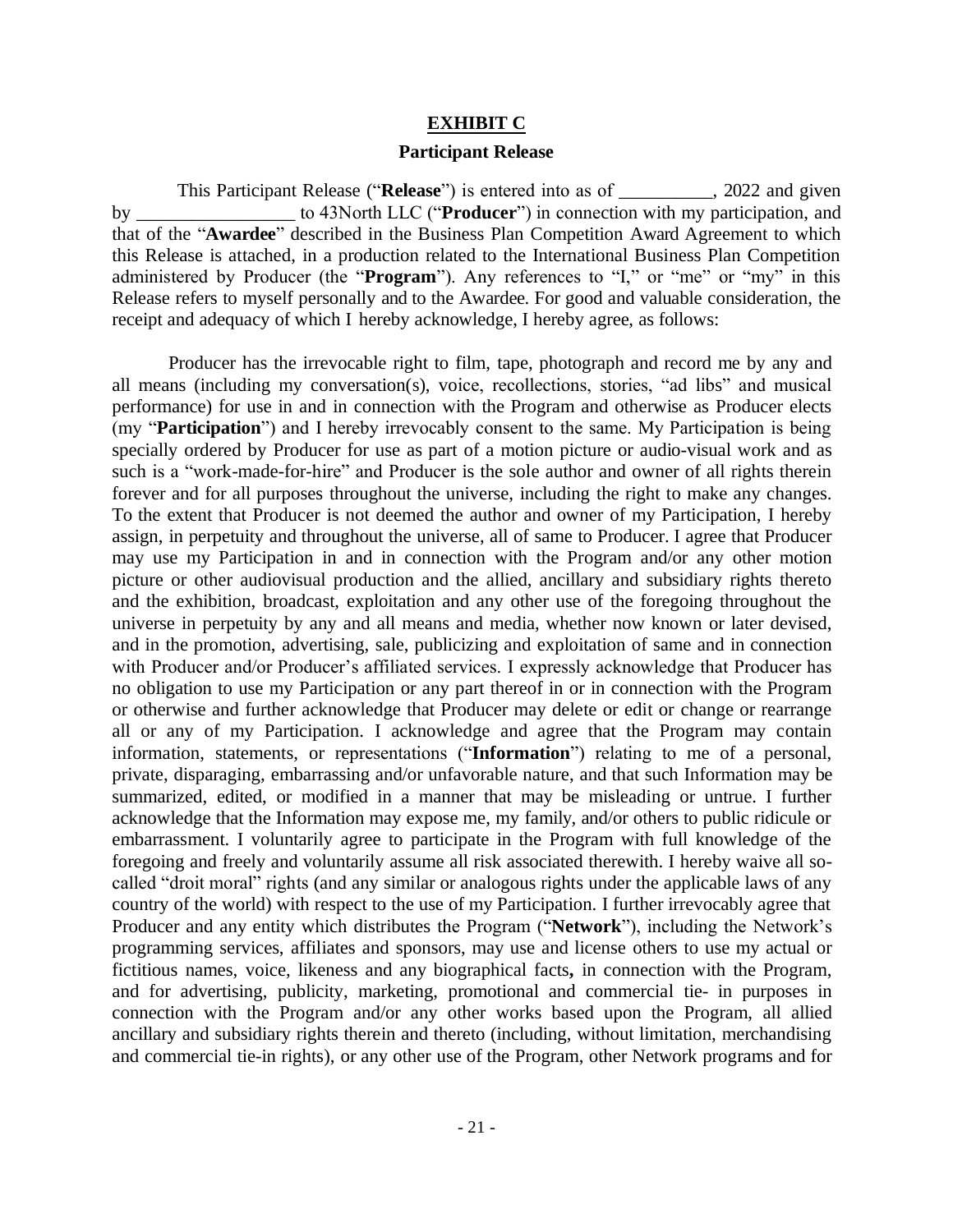the institutional purposes of the cable industry generally, in all media now known or hereafter devised. I hereby waive any right that I may have to inspect or approve the finished product or products or the advertising copy, marketing material or printed matter that may be used in connection therewith or the use to which it may be applied. I confirm that, to the best of my knowledge, any statements made by me during my Participation will be true and will not violate or infringe upon any third party's rights. I agree to comply with all instructions regarding general safety and health in connection with the Program.

I hereby agree not to sue and irrevocably and unconditionally release, waive and forever discharge Producer and the Network and their respective past, present and future parents, subsidiaries (whether or not wholly-owned), affiliates, divisions, agents, representatives, employees, successors and assigns, jointly and individually (hereinafter collectively referred to as "**Releasees**"), from any and all manner of liabilities, claims and demands of any kind or nature, whatsoever, in law or equity, whether known or unknown, which I (or my assigns, agents and/or representatives) ever had, now have, or in the future may have against the Releasees, including, but not limited to claims arising out of or related to the uses described herein, the Program and/or my Participation. I further agree that I shall be liable for any attorneys' fees and costs incurred by Producer in connection with any claim or lawsuit brought in violation of this Release.

In no event shall I be entitled to terminate this Release or any of the rights granted hereunder, or to interfere with, restrain, enjoin or otherwise impair the production, exhibition, distribution or other exploitation of the Program, or the use of any photographs, recordings or other materials produced hereunder, and my sole remedy in any or all cases, shall be an action at law for damages, if any. I further agree that any and all information disclosed to or obtained by me concerning or relating to the Program and/or Producer (collectively, "**Confidential**  Information"), shall be strictly confidential, and I hereby agree not to disclose any such Confidential Information to any individual or entity by any means, including without limitation, via "text message" and/or posting on social media (e.g., Facebook, Twitter, etc.). Without limiting the foregoing, I shall not issue or permit the issuance of any publicity whatsoever with respect to Producer, the Program and/or my Participation.

I understand and agree that the Program is a non-guild production and there will be no payment or residuals payable to me in connection with my Participation. I represent and warrant that all information I am providing to Producer on this Release is valid, true and accurate, that I have provided (or will concurrently provide) to Producer a legible photocopy of my valid driver's license, passport or other acceptable government-issued photo identification for Producer's verification and record-keeping purposes, that I have read and fully understand the terms of this Release and I accept and agree to the terms herein and that no oral representations, statements or inducements, apart from those contained in this Release, have been made to me.

I understand and agree that if I participate in the Program, then I am willing and able to participate in physical activities relating to my participation in the Program. I understand that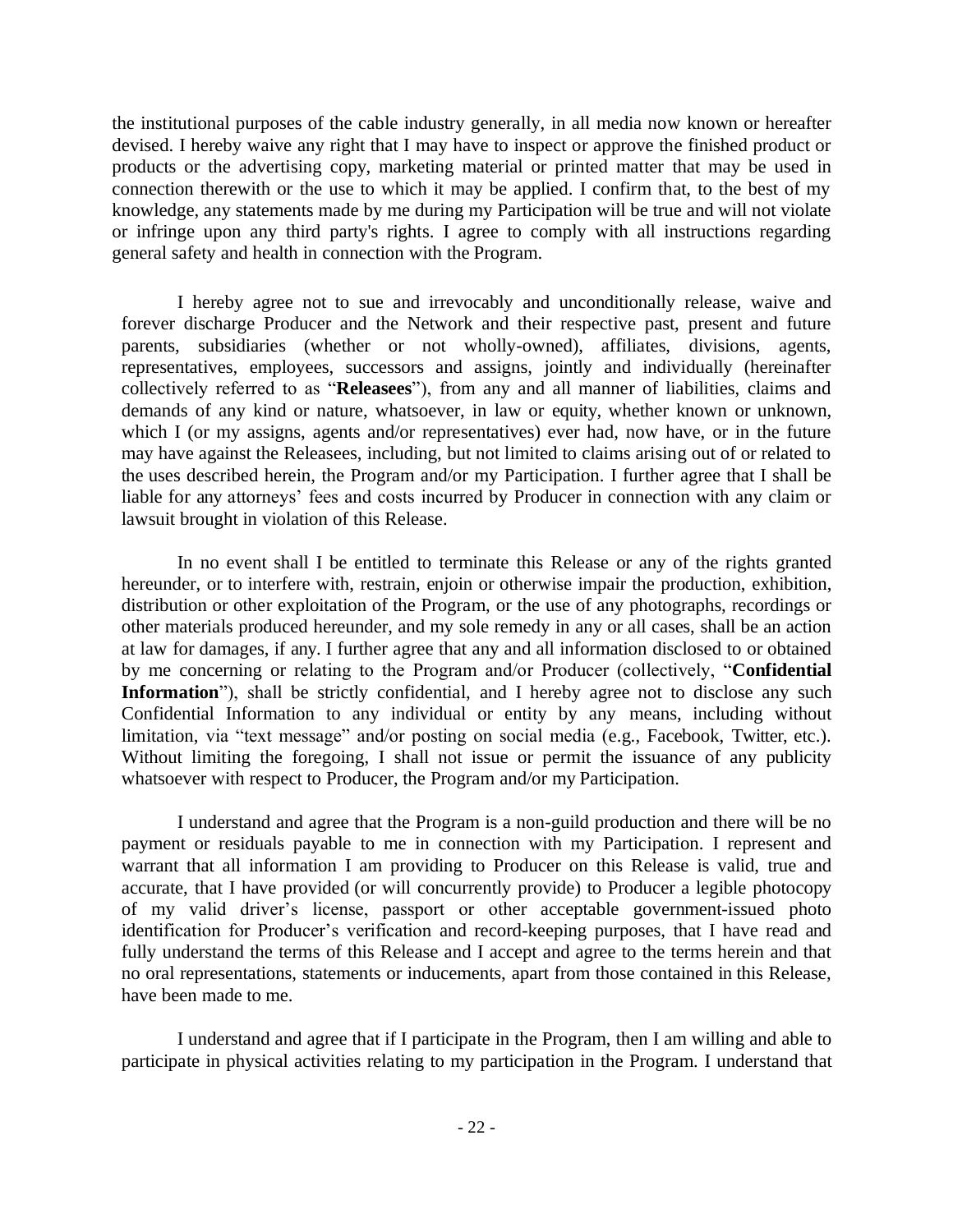said activities may expose me and others to the risk of death, serious injury, illness, disease and/or property damage and by my own volition I agree to assume these risks whether they be known or unknown of any nature (including, without limitation, the foregoing) that may result in any form or relate to my Participation in the Program.

To the maximum extent permitted by law, I acknowledge, understand and agree that all rights under Section 1542 of the Civil Code of California and similar laws of any state or territory of the United States are hereby expressly waived. Said section reads as follows: "1542. Certain claims not affected by general release. A general release does not extend to claims which the creditor does not know or suspect to exist in his favor at the time of executing the release, which if known by him must have materially affected his settlement with the debtor."

I hereby agree to defend, indemnify and hold the Producer harmless from and against any and all such claims, actions, damages, losses, liabilities, costs, expenses, injuries or causes of action, as well as all those that in any way are caused by, arise out of or result from any breach or alleged breach by me of any of the representations or warranties made by me in this Release.

Producer may unconditionally assign or transfer this Release and all or any part of Producer's rights under this Release to any person, firm or corporation without limitation, and this Release shall inure to the benefit of Producer and Producer's agents, licensees, successors and assigns.

This Release contains our entire understanding relating to the subject matter contained therein and cannot be changed, modified or terminated except by a Release signed by both parties. I specifically agree that if any provision of this Release is found to be invalid or unenforceable in any jurisdiction, the other provisions herein shall remain in full force and effect in such jurisdiction and shall be liberally construed in order to effectuate the purpose and intent of this Release, and the invalidity or unenforceability of any provision of this Release in any jurisdiction shall not affect the validity or enforceability of any such provision in any other jurisdiction. This Release sets forth the entire Release between the Producer and I with respect to the subject matter hereof and may not be altered or amended except in writing signed by both parties. This Release may be executed in counterparts and transmitted by facsimile or PDF copy, each of which shall constitute an original and, when taken together, shall constitute a single instrument. This Release shall be governed by and construed in accordance with New York law as if this Release were executed and performed fully in New York, regardless of where execution and performance hereunder may actually occur, and the courts located in Erie County, New York shall have exclusive jurisdiction of all cases and controversies.

AWARDEE

\_\_\_\_\_\_\_\_\_\_\_\_\_\_\_\_\_\_\_\_\_\_\_\_\_\_\_\_\_\_\_\_\_\_\_\_\_\_\_